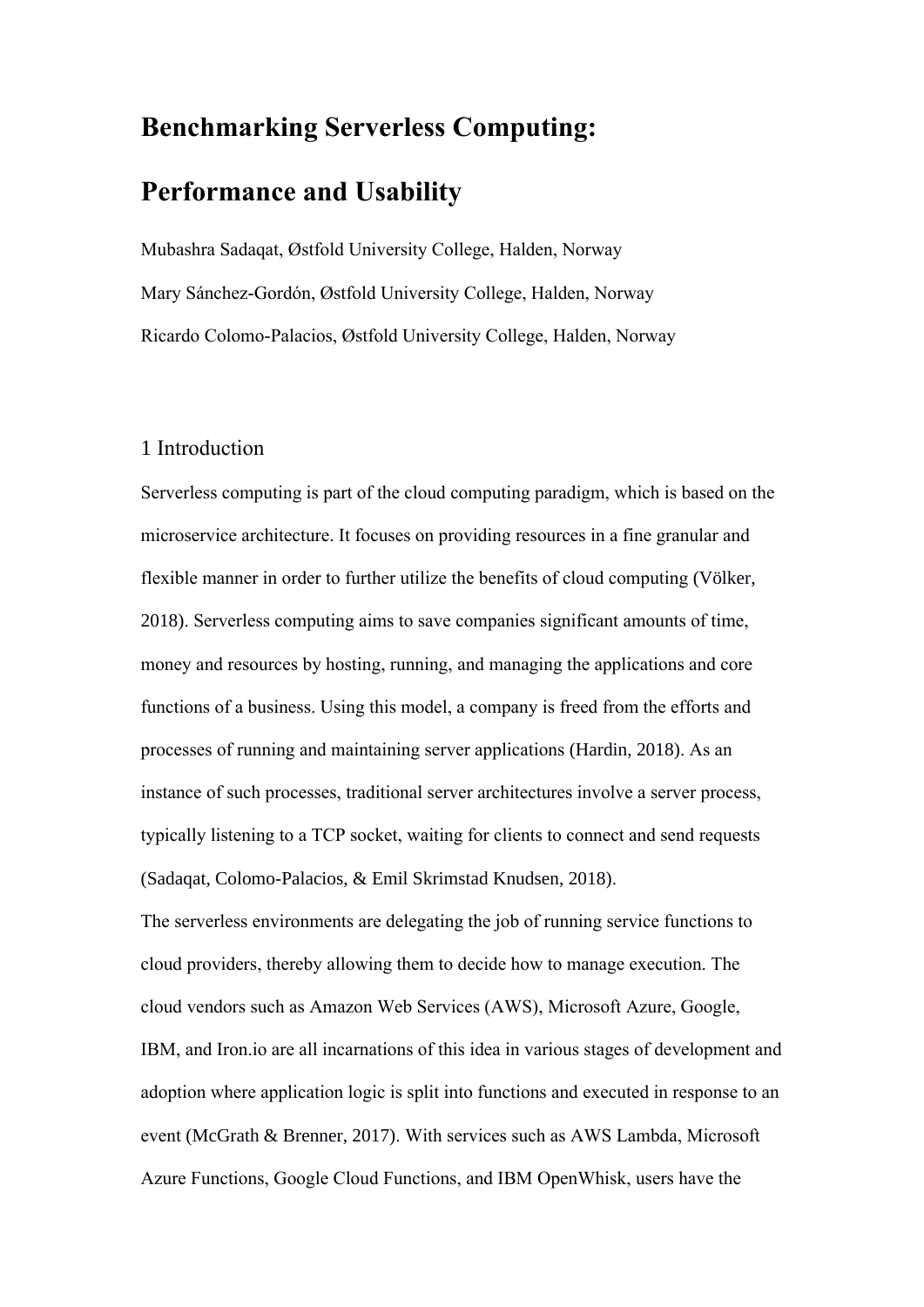ability to write desired applications. These applications are a collections of stateless functions that are event-triggered, short-lived, and fully managed by the cloud provider and function deploy directly to a serverless framework instead of running tasks on traditional virtual machines with pre-allocated resources (Klimovic et al., 2018). Moreover, serverless computing as normal cloud computing effectively eliminates the time consuming and expensive traditional approach of purchasing hardware/software, installing servers, configuring, and troubleshooting. This idea makes serverless services more attractive for IT and business industry (Sadaqat et al., 2018).

There are several reasons for the rapid emergence of serverless computing mentioned in the literature (Erwin van Eyk, Iosup, Abad, Grohmann, & Eismann, 2018). For example, the cloud users are relieved of the need to manage resources, designing auto scaling procedures, and other operational logic. This allows them to focus on their business logic, reducing the costs of development, removing the need for huge distributed systems expertise and improving the time-to-market for applications. Despite the above-mentioned facts, it is quite tricky and challenging for companies to select the most suitable cloud vendor, related to their requirement of application and demand of customers (Vázquez, Ramki Krishnan, & John, 2014). One way to develop and deploy services in a profitable manner and resources, companies look at the variety of options provided by cloud vendors in the form of pricing, performance, load-balancing, programming language and other sets of features. Therefore, it becomes increasingly important for potential cloud users to have deep and clear knowledge to work in an efficient way (Qu, Wang, & Orgun, 2013). In this scenario, benchmarking is widely used for the evaluation of computer systems. The benchmarks exist for a variety of levels of abstraction, from the CPU and the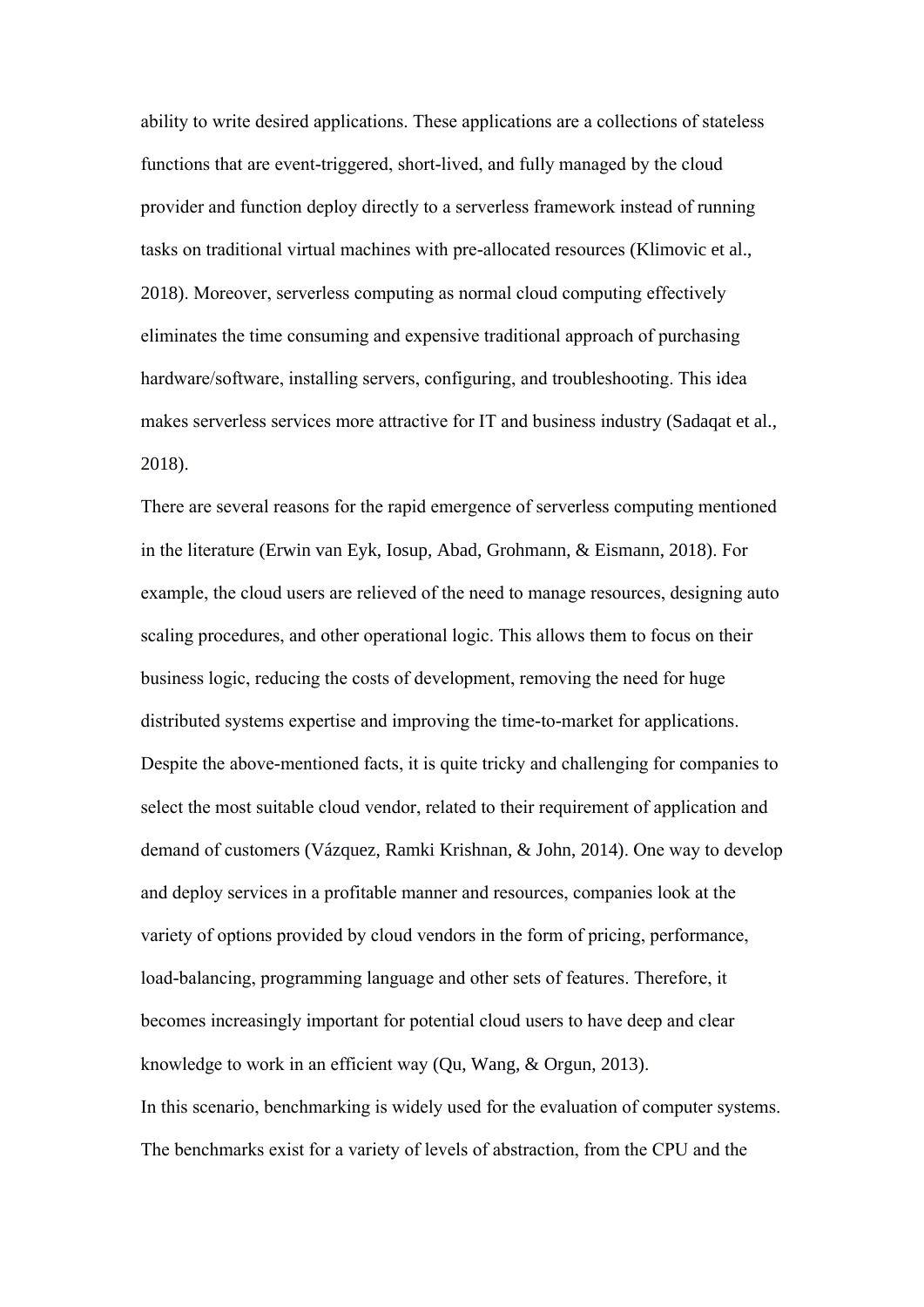database software, to complete enterprise systems (Cooper, Silberstein, Tam, Ramakrishnan, & Sears, 2010). However, there is a cloud user need for serverless benchmarks in a technical and suitability perspective. In this study, we focus on Amazon and Microsoft Azure platforms because these two platforms are very close competent players of cloud according to (Scale, 2018). The benchmark of serverless would help the developer and cloud users to differentiate the services provided by the cloud vendors, Amazon and Microsoft Azure. We believe that having a serverless service benchmark would also provide a unique opportunity for software engineering researchers and IT industry. The comparison would be helpful for not only the IT industry but also for the new users of serverless computing to understand the underlying features and important aspects of the serverless platform including developer experience.

# 2 Background

### 2.1 Platform of Serverless Computing

There are some well-known serverless cloud vendors such as Amazon, Microsoft, Google, IBM and, iron.io. Apart from these cloud providers, other open source providers of serverless platforms also exist. However, Amazon cloud vendor is on top of the other providers with its solution named "Lambda". It is the most fully featured and provides the first widely used commercial serverless solutions (Eivy, 2017). It is worth noting that other cloud providers also offer their own variation of serverless services that share the main characteristic of Lambda. On the other hand, Microsoft Azure platform is the second largest cloud platform (Scale, 2018). IBM cloud functions and Google cloud functions are also commercial offerings of serverless services (Baldini et al., 2017). The platform launched by IBM is the open source implementation of serverless service called OpenWhisk, which was released by IBM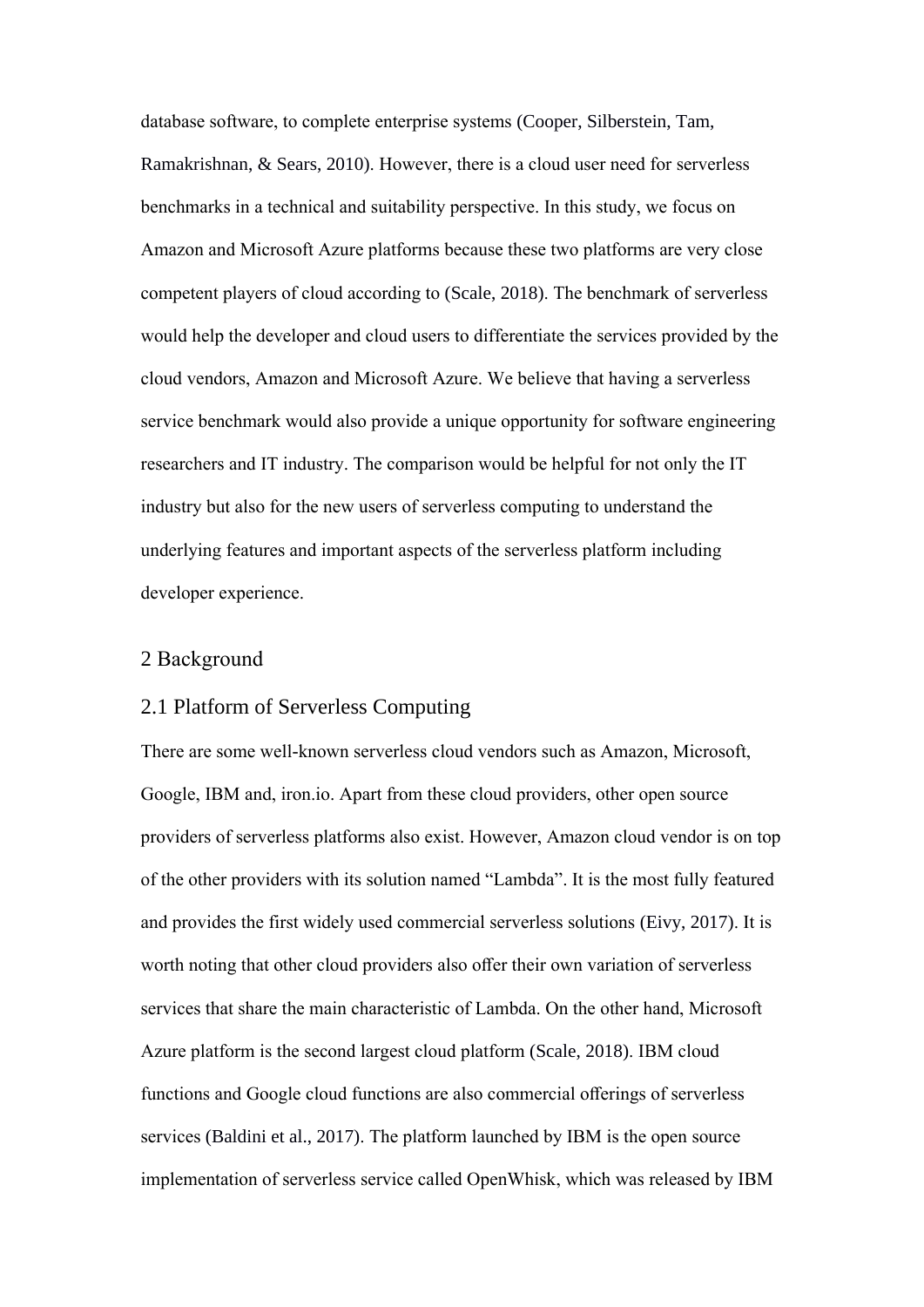as an apache project and OpenLambda. The cloud service provided by Google deserves to be mentioned because it is a unique platform on its own way (E. van Eyk et al., 2018; Baldini et al., 2017). In the end, Iron Function is an open source serverless computing framework made by iron.io (Kanso & Youssef, 2017). Figure 1 shows the evolution of serverless computing platform.



**Figure 1**. Evolution of serverless computing platform

# 2.2 Related Work

Lee et al. (Lee, Satyam, & Fox, 2018) evaluated four serverless computing environments in production related to the CPU performance, network bandwidth, a file I/O throughput, and concurrent invocations on serverless computing including Amazon Lambda, Microsoft Azure Functions, Google Cloud Functions, and IBM Cloud Functions.

Feng et al. (Feng, Kudva, Silva, & Hu, 2018) investigated the use of serverless runtimes while leveraging data parallelism for large models, showed the challenges and limitations, proposing modifications to the underlying runtime implementations. They pointed out that serverless runtimes can provide significant benefits. In addition, Ishakian et al. (Ishakian, Muthusamy, & Slominski, 2018) evaluated the suitability of serverless computing to measure the performance by the cost of running three different MXNet trained deep learning models on the AWS Lambda serverless computing platform. They studied the suitability of using a serverless platform for AI workloads. Kim and Lin (Kim & Lin, 2018) examined the feasibility of analytical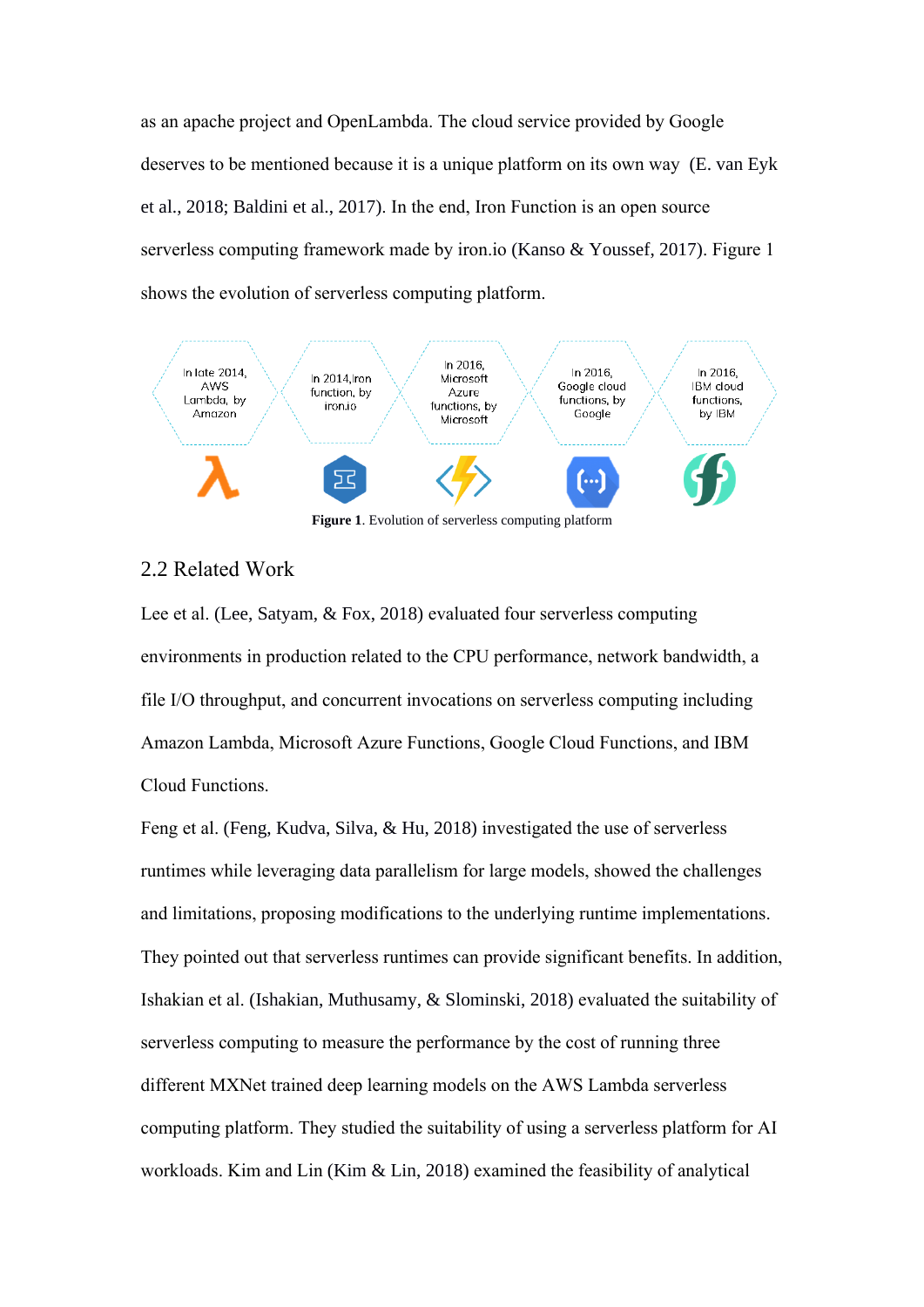processing on big data using a serverless architecture. It describes the design, implementation, and performance of Flint, along with the challenges associated with serverless analytics. As a result, they show that big data analytics using a serverless architecture is in fact feasible.

Saha and Jindal (Saha & Jindal, 2018) presented an analysis of resource allocation carried out in serverless platforms. They introduce EMARS, an efficient resource management system for serverless cloud computing frameworks with the goal to enhance resource allocation (with focus on memory) among containers, building a prototype using an open-source serverless platform OpenLambda. They conducted experiments in AWS and OpenLambda to motivate the need for EMARS in resource management solution. For the analysis of memory requirements, authors wrote two functions, one, more memory intensive and the other, for the response time with different memory limits imposed on them.

Al-Ali et al. (Al-Ali et al., 2018) propose a new architecture called ServerlessOS. They present a serverless abstraction that enables the seamless and scale-out features provided by current serverless architectures while supporting a wide variety of application types in a model that programmers are familiar with the same abstraction provided by an operating system today. Perera and Perera (Perera & Perera, 2018) presented TheArchitect model, which focuses on generating best fitted microservices and serverless based high-level architecture. They demonstrated a performance evaluation of TheArchitect in terms of the processing time. They attempt to generate high-level architecture for few real-world applications containing different number of system requirements as well as summarized statistics on a conducted user study to evaluate the worth of TheArchitect as a supportive tool for both software architects and developers.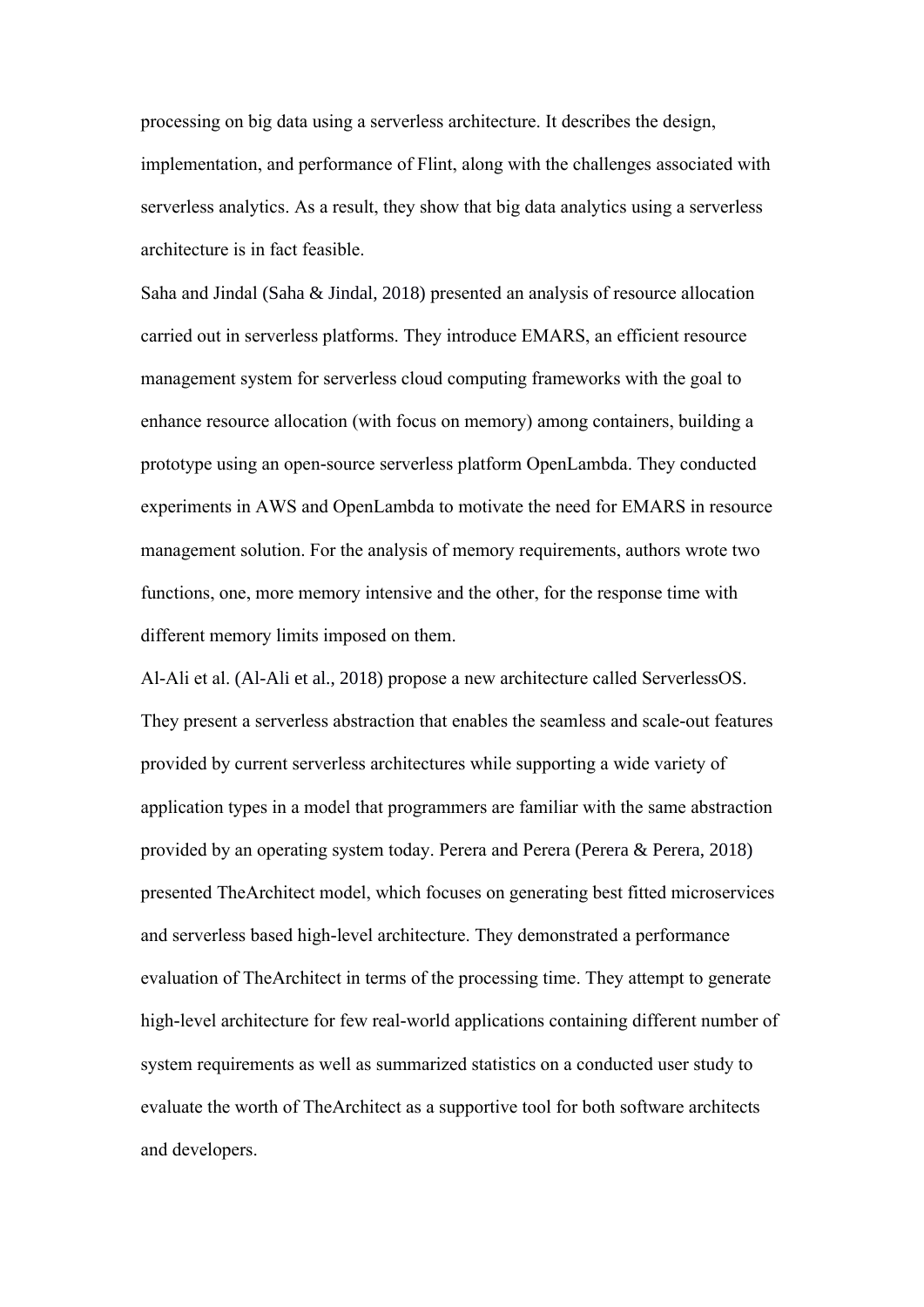Jun et al. (Jun, Kang, Kim, & Kim, 2018) proposed a GPU-supported serverless computing framework that can deploy services faster than existing serverless computing framework using CPU. They designed a new system architecture based on Iron Functions and NVIDIA-Docker that offers the commands to allow framework users to use the GPU for the following two purposes. The first one is to use PyCUDA to deploy Python-based high-performance services. The second one is to run the enrichment code using the remote computer's GPU on a computer without a local GPU. Authors concluded that developers who want to run deep learning programs without a GPU environment can run code on remote GPUs with little performance degradation.

To the best of our knowledge, no academic literature is yet studied the usability test on the two trendiest platforms of serverless services. This led us to include the study of usability testing on AWS Lambda and Azure Function.

#### 3 Research Approach

The research method used for this study is a quasi-experiment based on performance test and usability test (Wohlin, 2007). Therefore, we collected quantitative data and qualitative data, respectively. In this way, execution and measurement were in control. The design also included the possibility to replicate this study which is another important aspect. Despite the fact that there are some serverless computing platforms available both in commercial and open source in the market today, this study is focused on AWS and Azure as mentioned above in section 2.1.

#### 3.1 Research Questions

The aim of this study is to better understand serverless services and help practitioners to select between two major competitors of cloud vendor by conducting a benchmark. For this, we formulated two research questions which are as follows: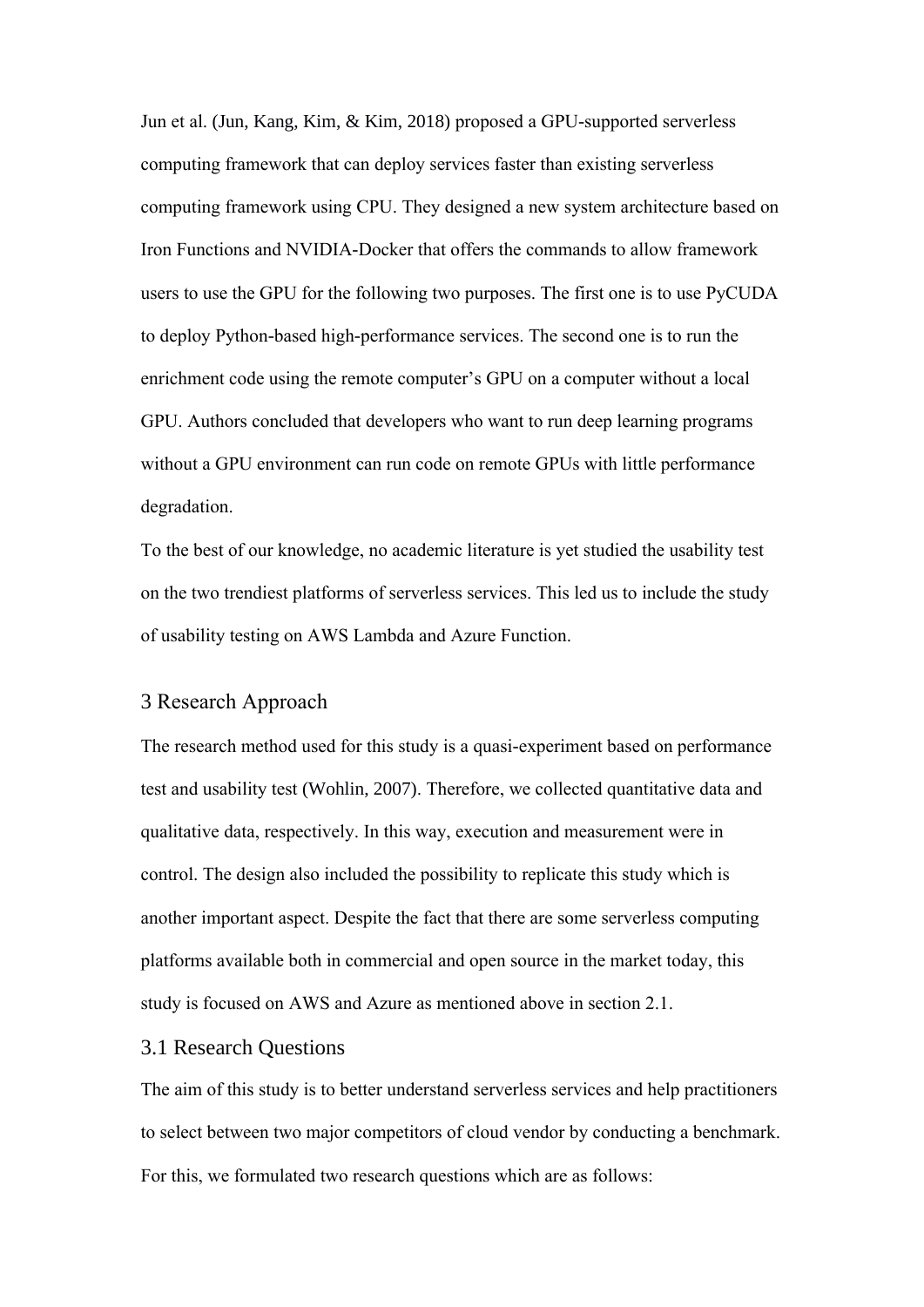RQ1: Which platform performs better, Amazon or Azure?

RQ2: Which is more user friendly, Amazon or Azure?

#### 3.2 Usability Test

According to ISO 9241-11, usability is defined as "the extent to which a system, product or service can be used by specified users to achieve specified goals with effectiveness, efficiency and satisfaction in a specified context of use" (Bevan, Carter, Earthy, Geis, & Harker, 2016). The System Usability Scale (SUS) method is a wellknown usability test. In this case, a modified SUS was used in order to evaluate the usability of the Amazon Lambda vs Microsoft Azure. It assesses whether a user can freely navigate through the screens without any difficulties or not. The key strength of the method is the possibility of evaluating application to any participant sample size, even a small one, without affecting the results (Bangor et al., 2008; Sauro & Lewis, 2011). Figure 2 shows an overview of the Usability Test Design of AWS lambda and Azure function.



**Figure 2**. Usability Test Design of AWS lambda vs Azure function.

# **3.2.1 Test session procedure**

The testing sessions were conducted on 27th March 2019 and it took 1 hour to complete the set of tasks using Azure and AWS, including the questionnaire. At the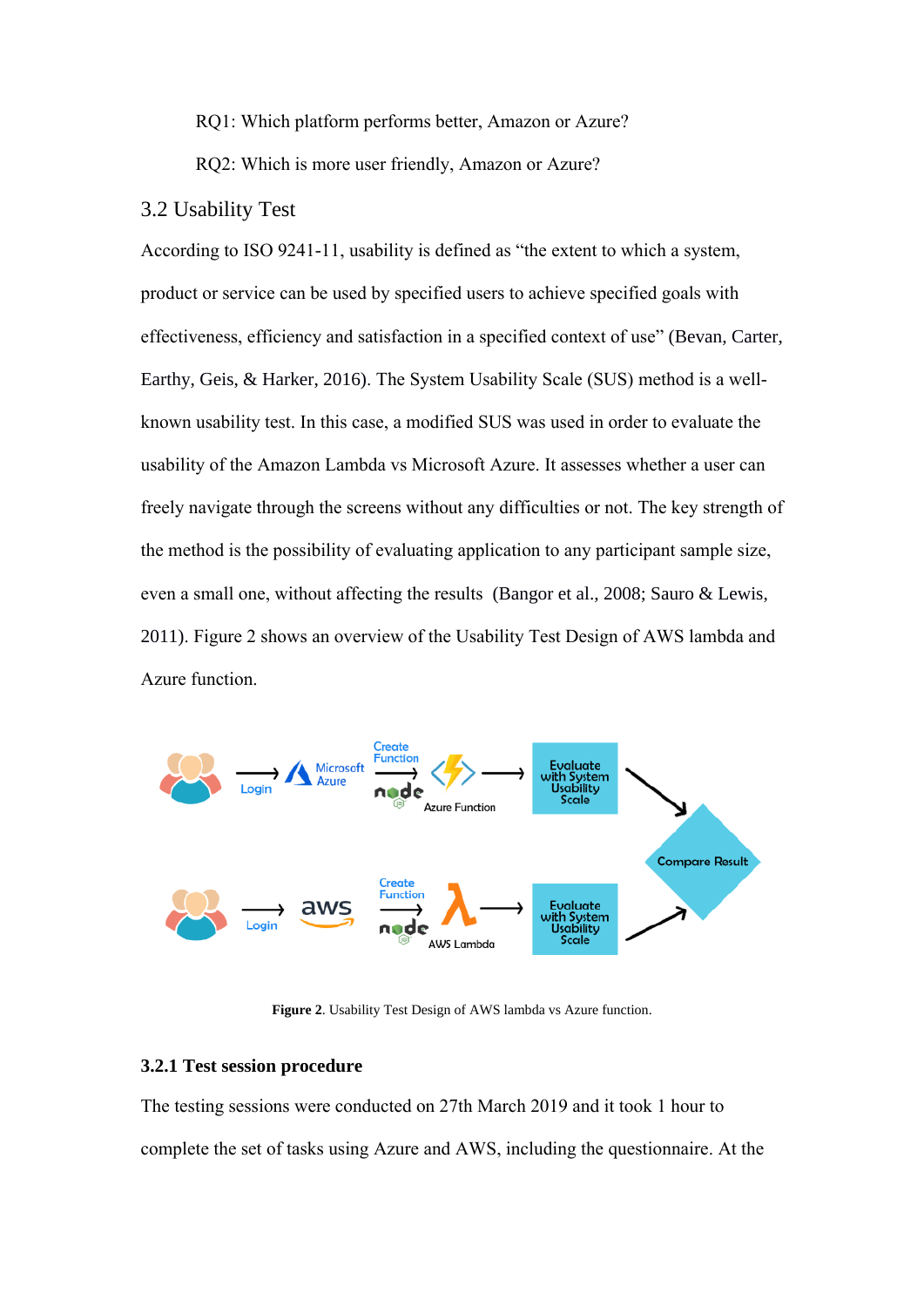start of the session, the participants had been shown a quick demo video in order to form a better understanding of what is expected from them. The participants were ensured that the purpose of the session is to investigate which platform is closer to the user-centered design (UCD) rules. After the video presentation, users were encouraged to take a look on their own laptop at the Amazon Lambda and Microsoft Azure Function pages. They were asked to follow a task-based scenario. After completing the set of tasks, the participants were asked to fill in a form with ten system usability scale questionnaires. The questionnaires mainly aim to understand the background of the participants and to view feedback about their overall experience.

#### **3.2.2 Participants**

The participants were a group, composed of 11 students of Høgskolen I Østfold, Halden, Norway, from the Advanced Topics of Information Systems course. The group was primarily represented by 1st year students. All of the participants were carrying out the Master in Applied Computer Science degree program. Therefore, all the participants had a lot in common regarding the study arrangements. However, their experience with Amazon Lambda and Microsoft Azure Function, in general, varied. Therefore, we defined the user classification according to two levels of knowledge of the participants. Level 1 is a user with less than one year of experience or no previous experience in the platforms and services, while Level 2 is a user who has more than one year of previous experience with these technologies.

#### **3.3.3 Tool**

The SUS statements will give a numerical score, which is used as a benchmark for estimating the user's experience. It gives ten inquiries, having a 5-point Likert scale from 1 to 5, respectively: (1) strongly disagree, (2) disagree, (3) not sure, (4) agree,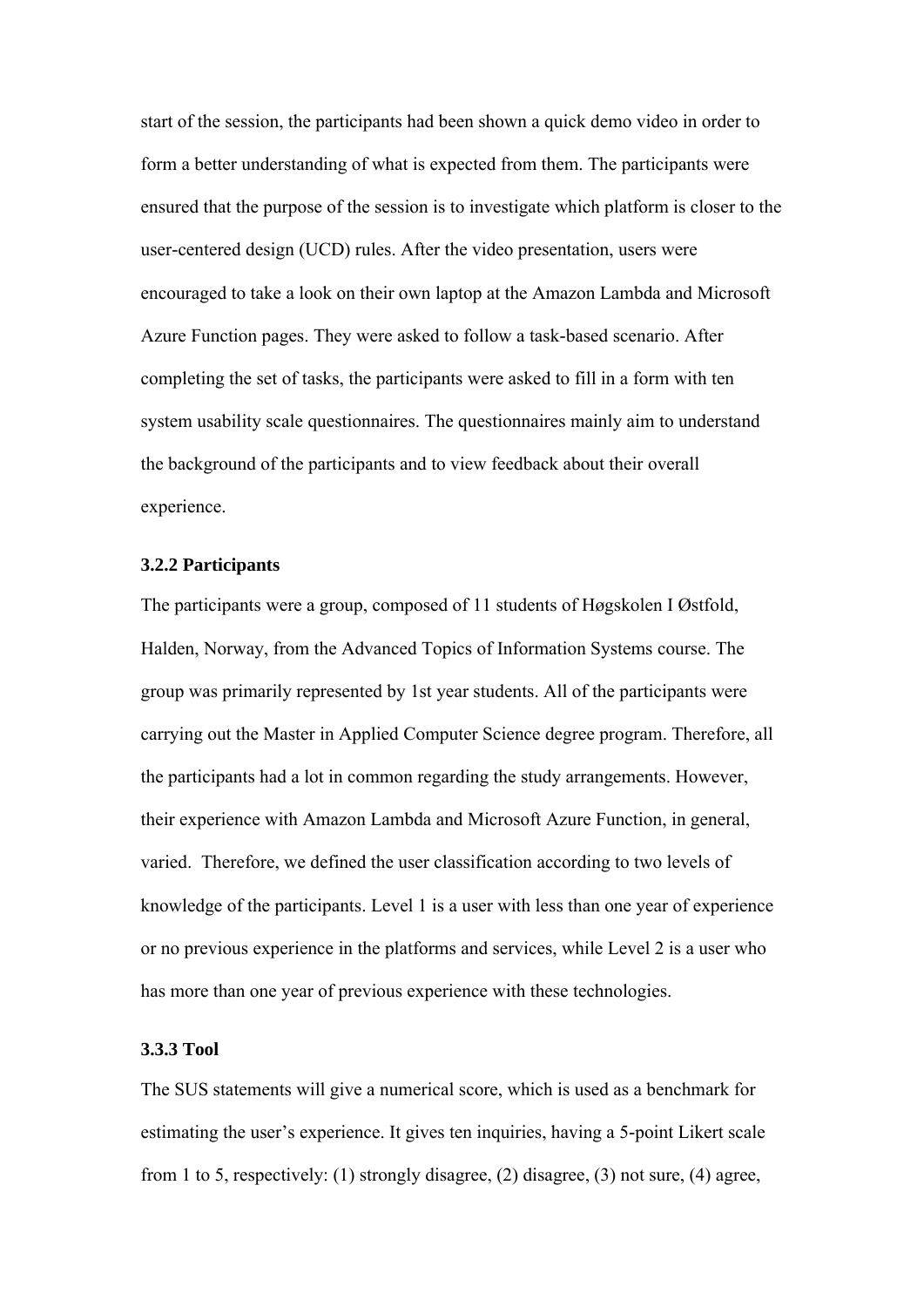and (5) strongly agree. It is worth noting that the ISO 9241-11 standard is used to evaluate system usability by adopting a SUS modified statement. Table 1 shows modified version of SUS statements for Azure and AWS usability task test.

| ID             | <b>Modified SUS Statements for</b>      | <b>Modified SUS Statements for</b>  |
|----------------|-----------------------------------------|-------------------------------------|
|                | <b>Amazon web service</b>               | <b>Microsoft Azure</b>              |
| $\mathbf{1}$   | I would like to use AWS service to      | I would like to use Microsoft Azure |
|                | develop applications.                   | service to develop applications.    |
| $\overline{2}$ | I found development of service to be    | I found development of service to   |
|                | quite complex.                          | be quite complex.                   |
| 3              | I thought creating applications on      | I thought creating applications on  |
|                | AWS is simple and easy to go.           | Microsoft Azure is simple and easy  |
|                |                                         | to go.                              |
| $\overline{4}$ | I thought building the application      | I thought building the application  |
|                | required technical support from         | required technical support from     |
|                | service provider or technical person.   | service provider or technical       |
|                |                                         | person.                             |
| 5              | I found the integration of services are | I found the integration of services |
|                | well included.                          | are well included.                  |
| 6              | I think that using AWS service          | I think that using Microsoft Azure  |
|                | contains too much inconsistency.        | service contains too much           |
|                |                                         | inconsistency.                      |
| $\overline{7}$ | I found that using AWS service is       | I found that using Microsoft Azure  |
|                | very easy to use and learn.             | service is very easy to use and     |
|                |                                         | learn.                              |
| 8              | I found the development of              | I found the development of          |
|                | application on AWS unwieldy to use.     | application on Microsoft Azure      |
|                |                                         | unwieldy to use.                    |
| 9              | I felt very confident using AWS         | I felt very confident using         |
|                | platform.                               | Microsoft Azure platform.           |
| 10             | I needed technical background before    | I needed technical background       |
|                | starting work on AWS platform.          | before starting work on Microsoft   |
|                |                                         | Azure platform.                     |

| <b>Table 1. Modified SUS statements</b> |
|-----------------------------------------|
|-----------------------------------------|

To calculate the SUS questionnaire score (Jordan, Thomas, McClelland, & Weerdmeester, 2014), for the odd numbered questions i.e. 1,3,5,7 and 9, the score input is the scale position minus 1. For questions 2,4,6,8 and 10 i.e. even numbered questions, the input is 5 minus the scale position. At the end, multiply the sum of the scores by 2.5 to obtain the overall value of the system usability. SUS scores have a range of 0 to 100, where the usability level increments respectively with the number.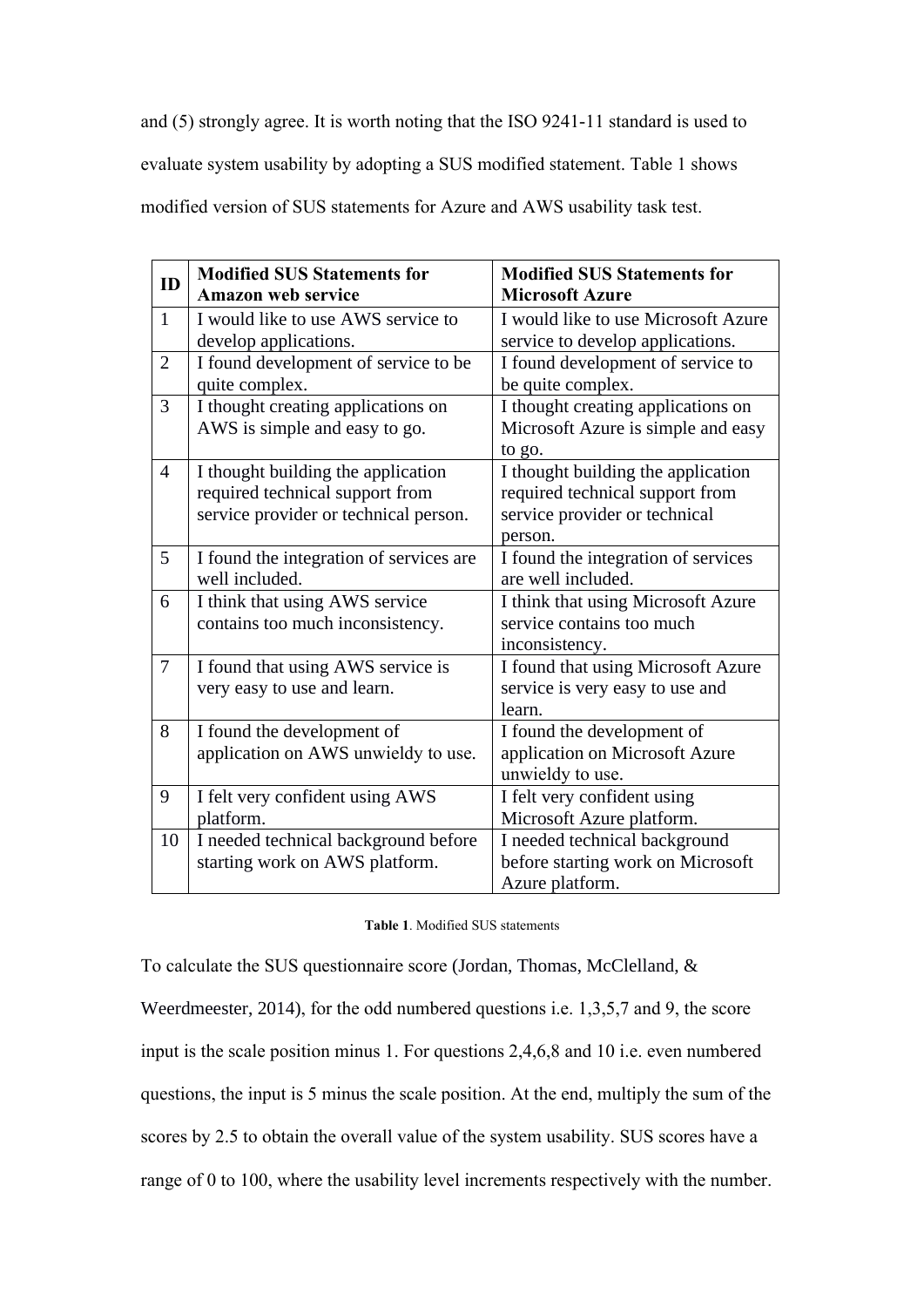The range from 0 to 25 represents worst imaginable result. Greater than 25 and lesser than 39 shows poor result range. The range from above or equal to 39 to 51 represents an average usability level, the range from 52 to 73 shows good usability of system. A result between 73 to 85 represents an excellent result and onward shows the best imaginable system usability.

# **3.3.4 Test Scenario**

There is a different option to deploy functions on each serverless platform. In what follows, we present the test scenario used in each platform.

#### **Microsoft Azure Function test steps**

#### Prerequisites

- 1. Account on Microsoft Azure portal.
- 2. NPM installation.

### Create Azure function

- 1. Login to the Azure portal.
- 2. Create a resource.
- 3. In the search plane, search for Function app.
- 4. Create a new function.
- 5. Fill in the function details with windows OS and JavaScript runtime environment.
- 6. Wait for the deployment to complete.

#### Create an HTTP triggered function

- 1. Click on new function.
- 2. Select In portal option.
- 3. Choose WebHook + API and create.
- 4. The file index.js will appear.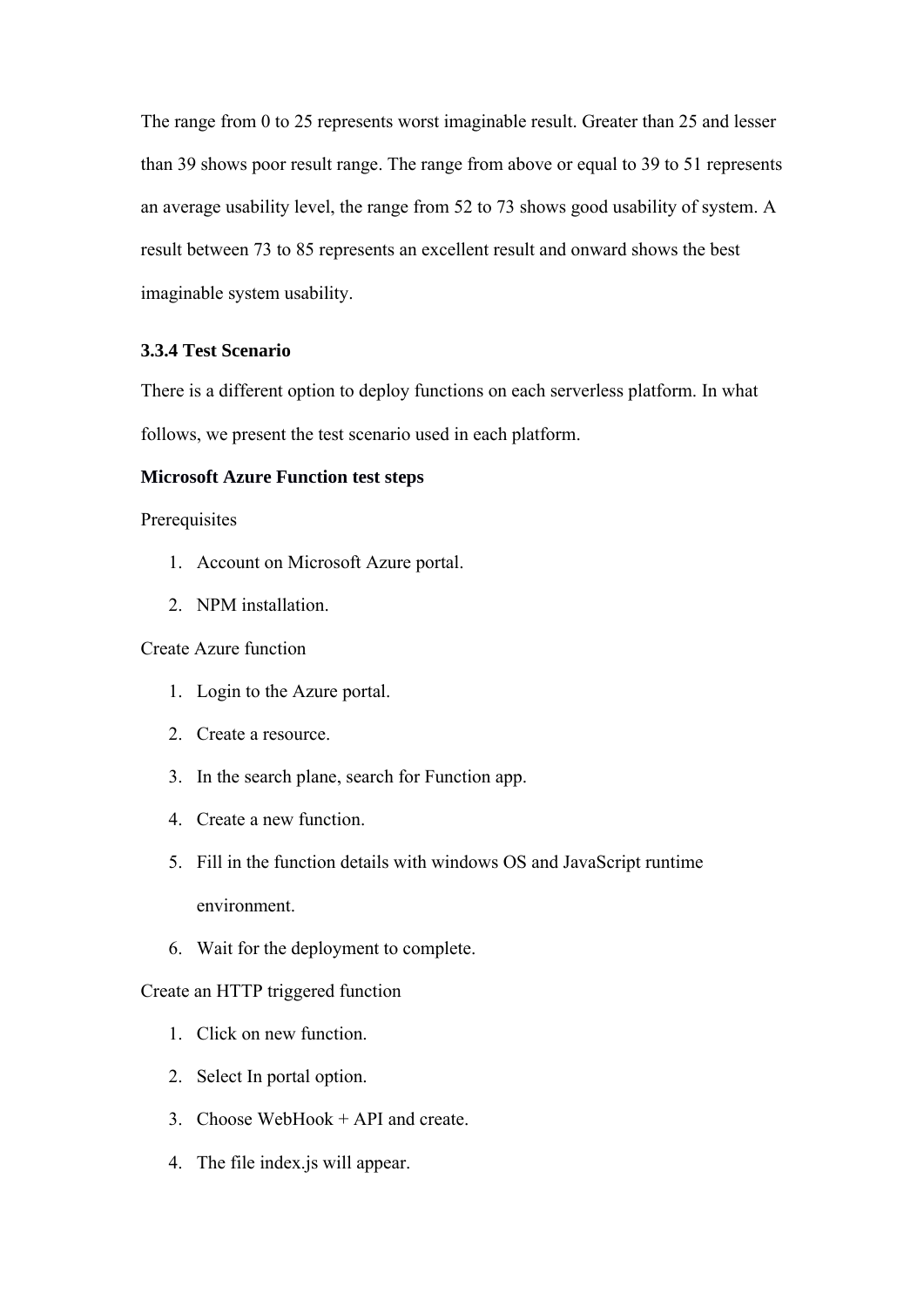- 5. In the body variable, type Hello world.
- 6. Save and run the function.
- 7. Click on get function URL and copy it.
- 8. Paste the function URL into browser address bar.
- 9. See the response returned by the function displayed in the browser.

# **Amazon Web Services Lambda test steps**

**Prerequisites** 

- 1. Account on AWS account.
- 2. Installed NPM dependencies.

Create a Lambda Function with the Console

- 1. Sign in to the AWS Management Console.
- 2. In the search panel, search for Lambda.
- 3. Create a function.
- 4. Fill in the basic formation about the function such as name, runtime, execution role.
- 5. Name the function and set the runtime to Node.js 8.10 version.
- 6. Click on create function.

Create an API Gateway, which will trigger Lambda function.

- 1. Click on services, type API Gateway.
- 2. Create an API and chose REST API option.
- 3. Click on Create API.
- 4. From the menu Actions, chose create method of GET.
- 5. Select Integration type as the Lambda function.
- 6. Back to the Lambda function page.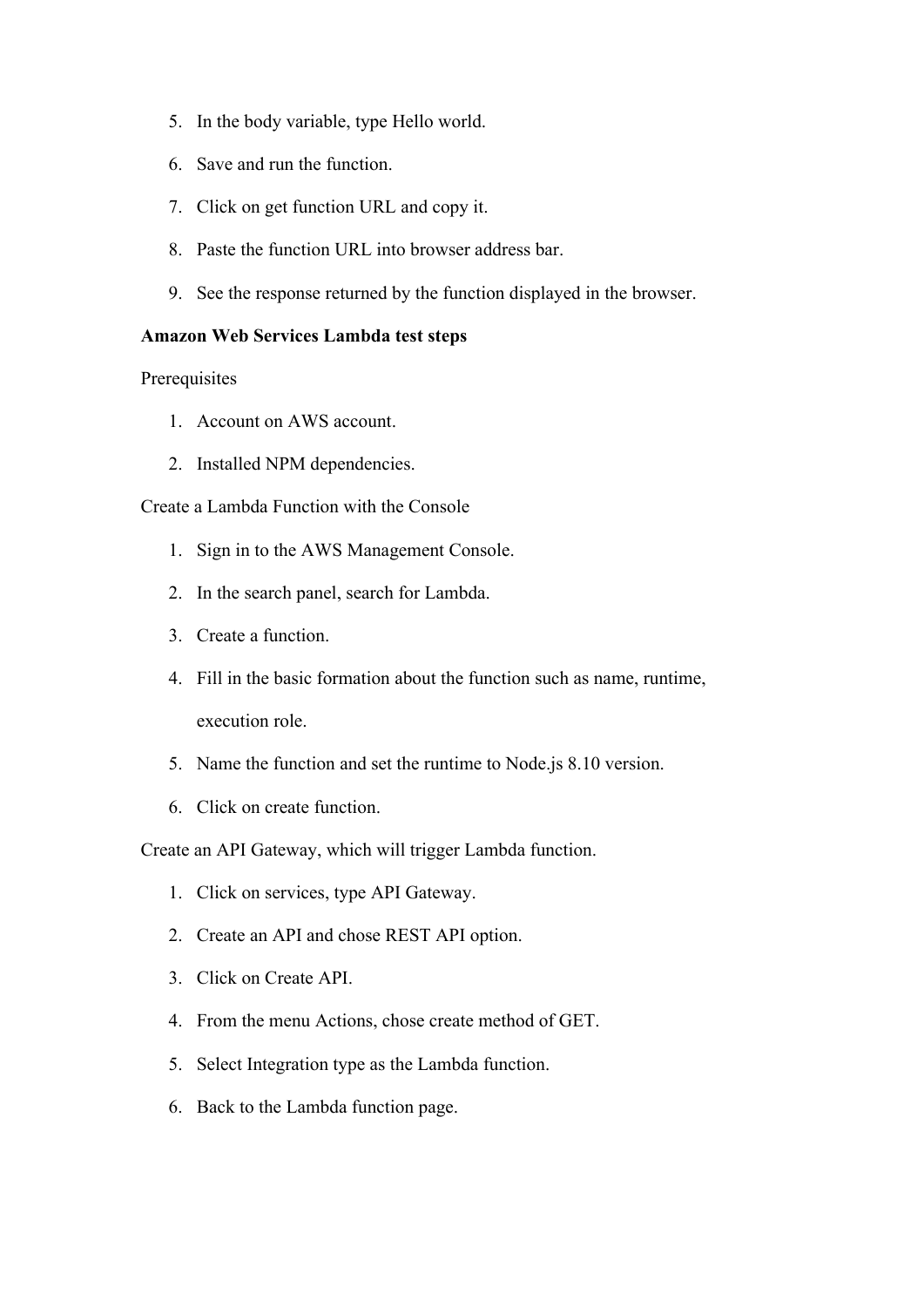- 7. Go to the Basic Settings and increase the timeout to 2 min. This is to let request/response complete before Lambda terminates function execution.
- 8. In the body variable, type Hello world.
- 9. Save and run the function.

To send the request to the Lambda function, we will need URL.

- 1. Click on API Gateway, you will see Invoke URL.
- 2. Paste the function URL into browser address bar.
- 3. See the response returned by the function displayed in the browser.

# 3.3 Performance Test

Performance testing is to determine how the system behaves and performs. A desktop environment was set and simulation was used to generate data randomly, then the outcomes were compared. In this case, the threads hit the server with various number of users, iterations, and number of queries. It will help us to understand server performance which in turn allows conclusions based on metrics. By reviewing the literature, the metrics chosen with best measurement of the results are as follows:

- 1. Bytes throughput over time
- 2. Hits per seconds
- 3. Latencies over time
- 4. Response codes per second
- 5. Response time distribution
- 6. Response time over time
- 7. Throughput vs. Threads
- 8. Time versus Thread
- 9. Transaction Per Second
- 10. Response time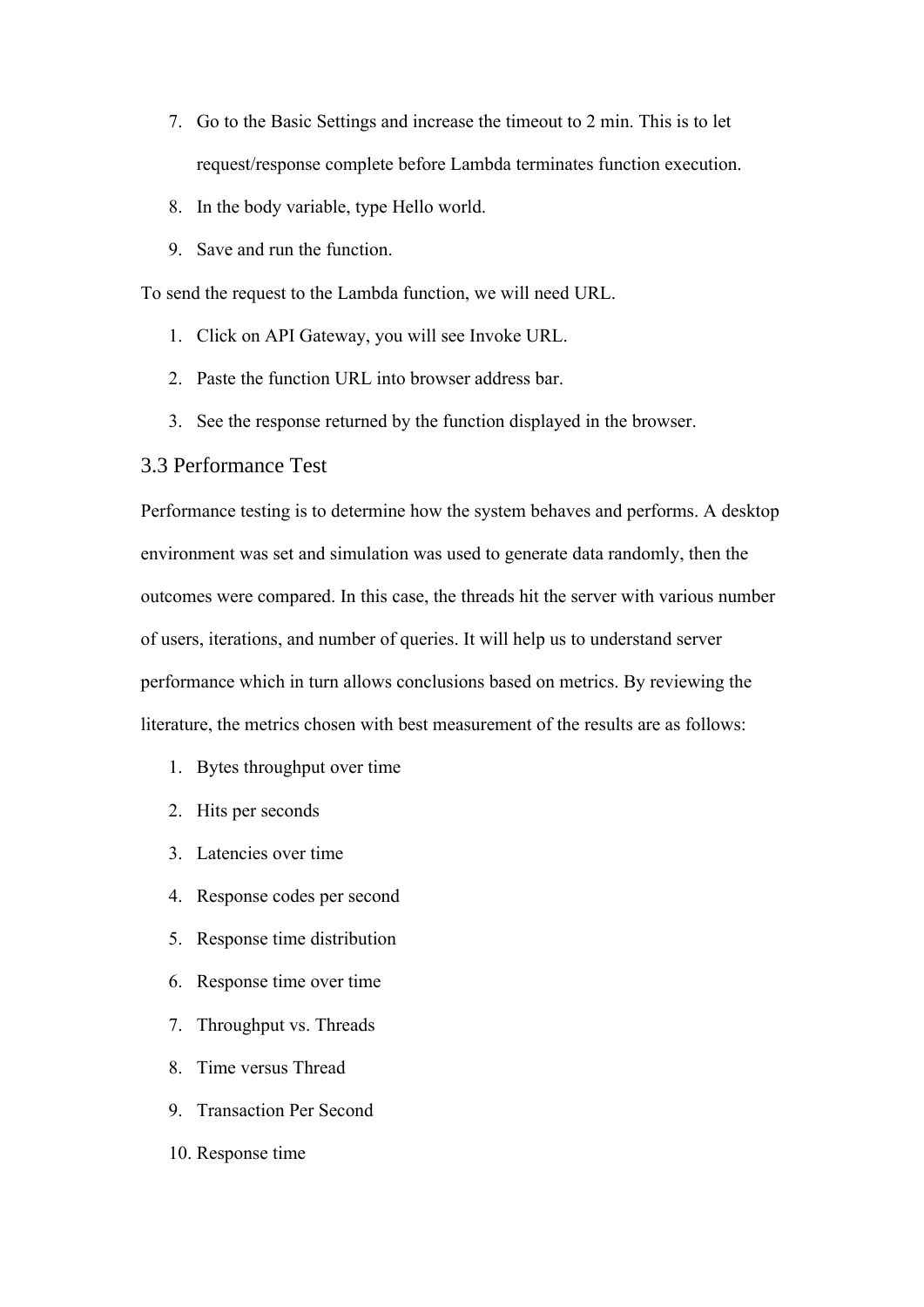#### **3.3.1 Test Environment**

We hosted a data set for Twitter tweets on both Azure and AWS database and created Azure Function and AWS Lambda APIs to call the queries. This allowed us to analyze both Azure and AWS for the aforementioned metrics. Figures 3 and 4 depict an overview of the scenario to access MSSQL database using Node.js runtime in Azure function and AWS Lambda, respectively. Moreover, Table 2 shows the Amazon and Azure setup.



**Figure 3**. Scenario to access MSSQL database using Node.js runtime in Azure function.



**Figure 4**. Access MSSQL database using Node.js runtime in AWS Lambda.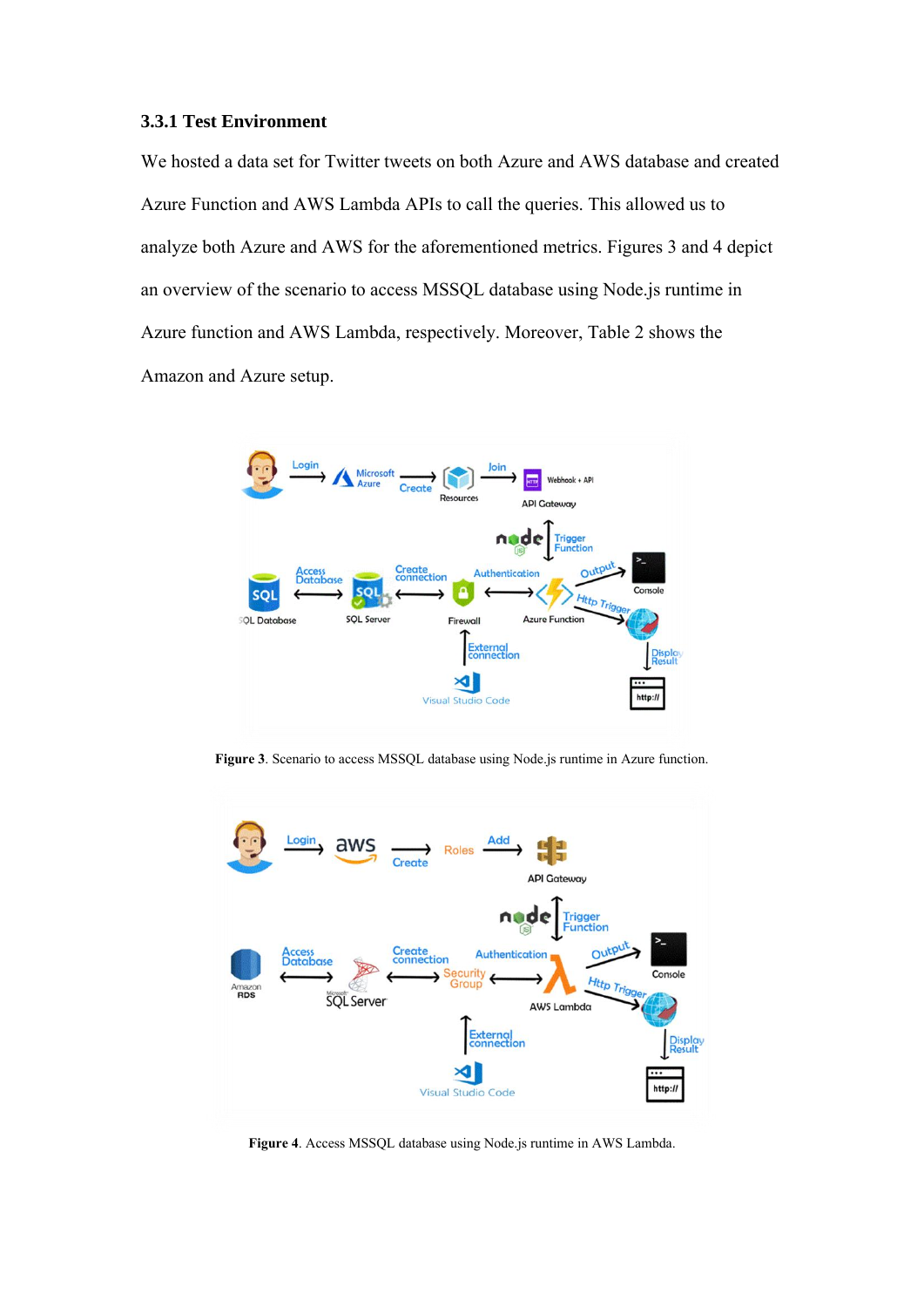| <b>Setup</b>     | <b>Amazon</b> | <b>Azure</b>   |
|------------------|---------------|----------------|
| Trigger          | <b>HTTP</b>   | <b>HTTP</b>    |
| <b>HTTP</b>      | version 2.0   | version 2.0    |
| Platform         | 64 bits       | 64 bits        |
| Hosting plan     | Pay as you go | Pay as you go  |
| Runtime          | JavaScript    | Node.js $8.10$ |
| Operating system | Windows       | Linux          |

#### **Table 2**. Setup

To access the MSSQL Database from an Azure Function using node.js:

- 1. Create a function in the Azure Portal using the "Webhook + API" and choose JavaScript as the runtime language.
- 2. While creating the function, select the option of consumption plan as a hosting plan, which defines how resources are allocated to the function app.
- 3. Once the MSSQL database has been created, configure firewall settings by adding an IP address to access the database remotely.
- 4. After that, create a Node.js application and add dependencies package such as Tedious and MSSQL to run function successfully.
- 5. On the other hand, to manage the database, download SQL Server Management Studio 2018.
- 6. Then, create a "table" named "twcs" with an identifier field and a name field.
- 7. In addition, upload the CSV file. To connect to the database, use the server name (e.g. server.database.windows.net) with SQL Server Authentication using the username and password to access remotely productively.

To access MSSQL Database from an AWS, using node.js function:

- 1. Use the Amazon Relational Database Service (RDS) to create a Microsoft SQL Server DB Instance in AWS console.
- 2. For the Amazon Lambda, specify the code source in a ZIP file and upload it in the Lambda function.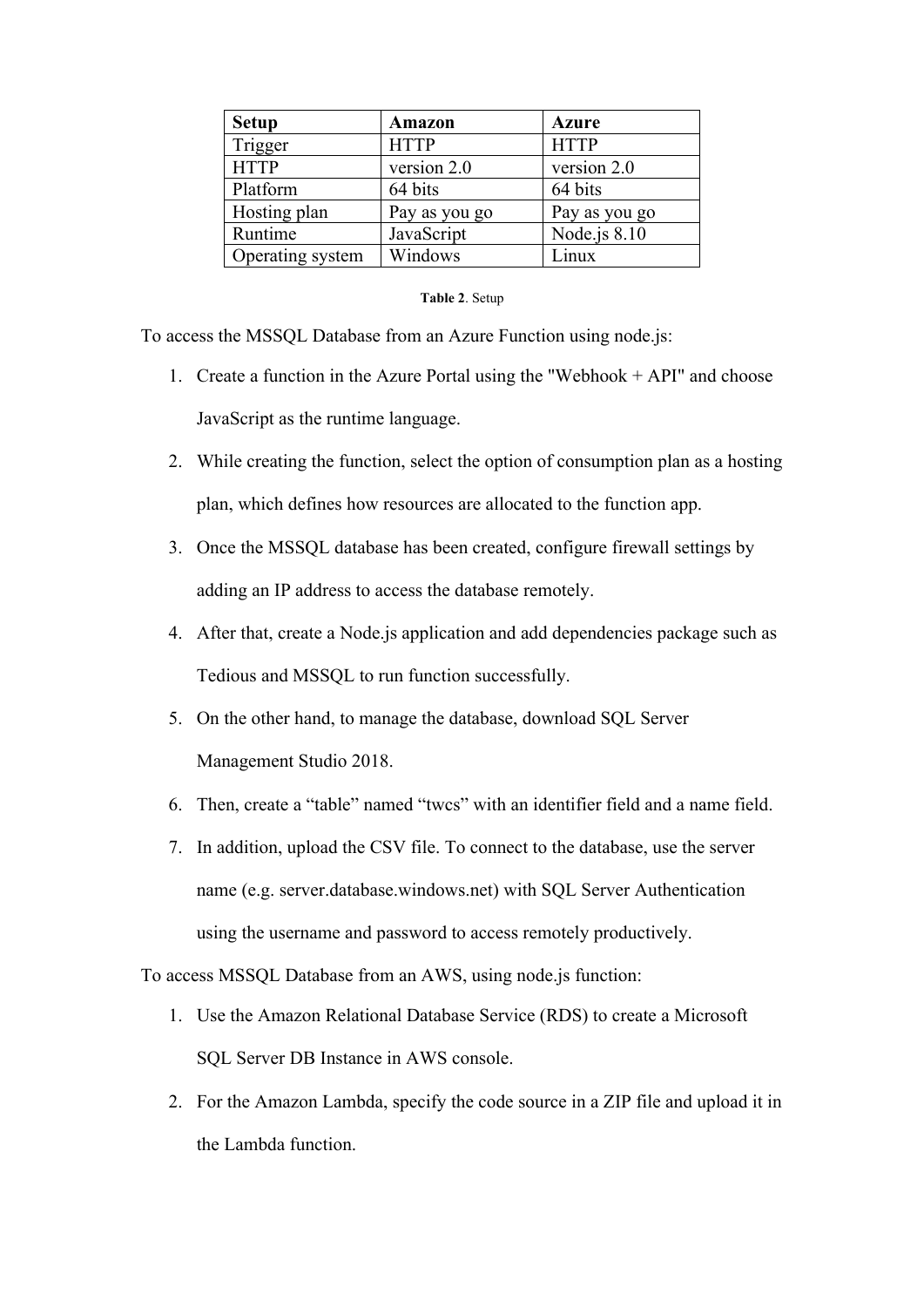- 3. When creating the function, the function needs minimal IAM roles to operate as it is not calling any AWS Services directly.
- 4. In case of the node.js application, the dependencies are managed with NPM and MSSQL. Using NPM, the required libraries for interacting with the services in Amazon are included in each function while uploading the zip file into function.

In this experiment, the performance tests were run with 15Mbps internet connection on JMeter version 5.1.1. The basic setup for using Apache JMeter in our scenario is MSSQL database and two Java drivers. The Microsoft JDBC Driver 7.2 for SQL Server and JTDS Driver for SQL Server 1.3.1. They required Java version 8.

**Note:** Given that an IP address was setting up in this experiment, sometimes the connection to the database was temporarily unavailable. In this case, the system automatically changed IP address after few days, which will not allow to access platform database. Therefore, the IP address needs to be assigned again.

# **3.3.2 Dataset**

Performance test of AWS and Microsoft Azure was carried out based on a Twitter dataset as mentioned before. Such a dataset is the CSV file that we want to upload into "table" named "twcs".The dataset chosen for it was taken from the Kaggle website (kaggle.com, 2017). According to such a website, the file was updated one year ago and the file size is 167MB. The dataset consists of over 3 million tweets and replies from the biggest brands as well as a total of 93 instances and 7 attributes related to customers. In this scenario, a simple select statement was formulated to test the performance of AWS and Microsoft Azure: "'select top 5 \* FROM twitter.dbo.twcs'".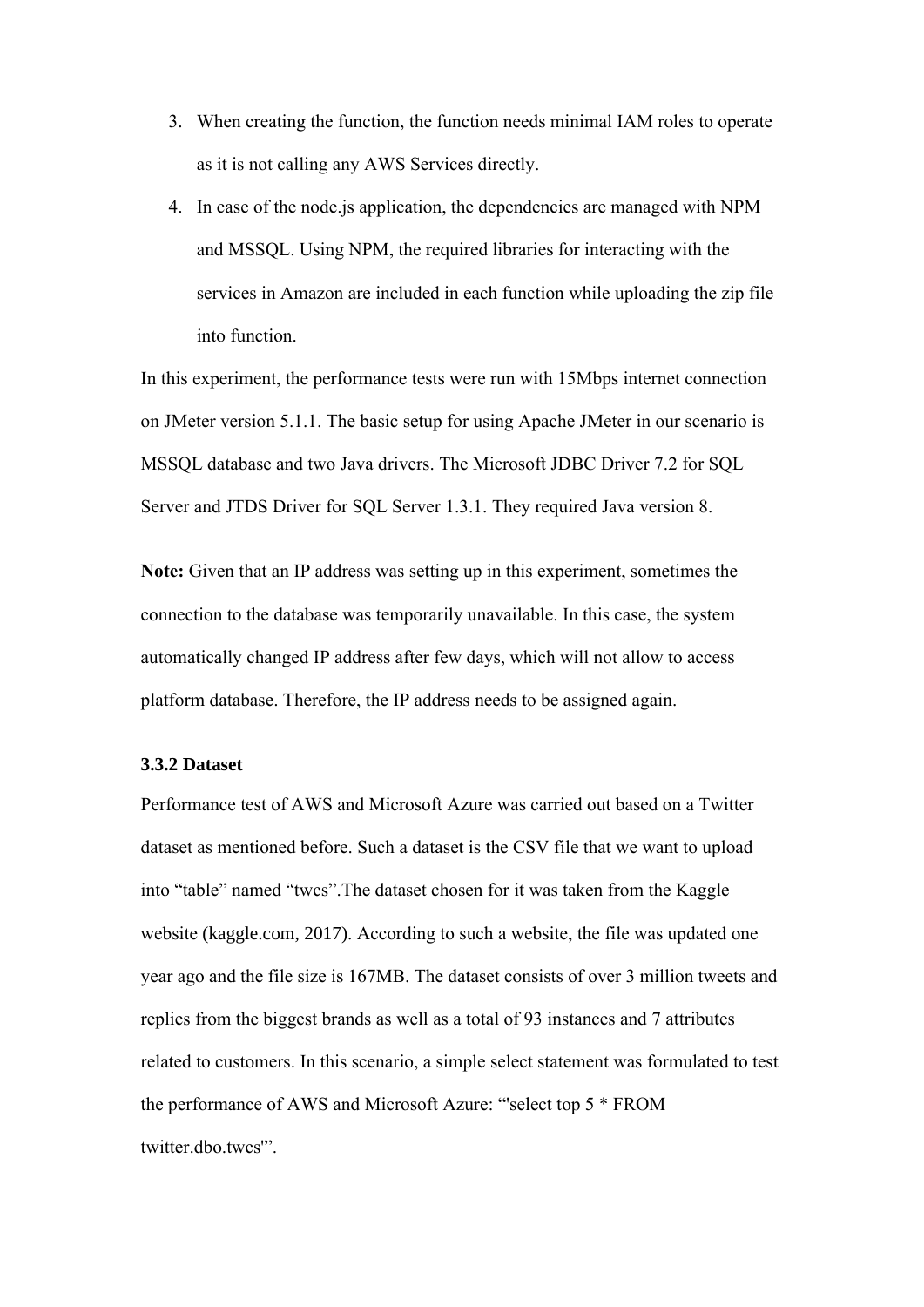#### **3.3.3 Tool**

Apache JMeter is an open source Java-based application. It helps to measure the respond time at every load level (Stevens, 2019). JMeter simulates the client to send a request to the web server or database server (Wang & Du, 2012). JMeter tool enables to create and execute test cases on cloud and makes it possible to run the tests with the help of thousands of virtual users without requiring any setups on machines (Kılınç, Sezer, & Mishra, 2018).

# **3.3.4 Test Scenario**

For our analysis, we conducted many tests with 5, 50 and 100 users. We used 500, 1000, 5000, 10000 and 50000 queries combination with different number of users. Furthermore, we used 1, 5 and 10 loop count for each user and query combination. In total 45 treatments were performed. Therefore, all combinations of these values are used.

# 4 Results

#### 4.1 Usability Test Results

The SUS measures perceived usability of the evaluated system as well as user satisfaction. The appendix A shows the system usability test score calculation. In the testing sessions, 63,63% of the participants were male and 90,90% (10/11) of the participants were classified in Level 1 while just one participant was in Level 2 because he has 2 years of experience with both platforms. Table 3 shows the SUS score. In summary, the SUS result of AWS lies in the category of 'Average' whereas the result of Azure lies in the category of 'Good'. This finding is supported by one of the participants who pointed out that *"By comparison of these two platforms, I should say both are quite the same but as I become a bit more precise, I realized that Microsoft Azure is easier to work with than AWS".*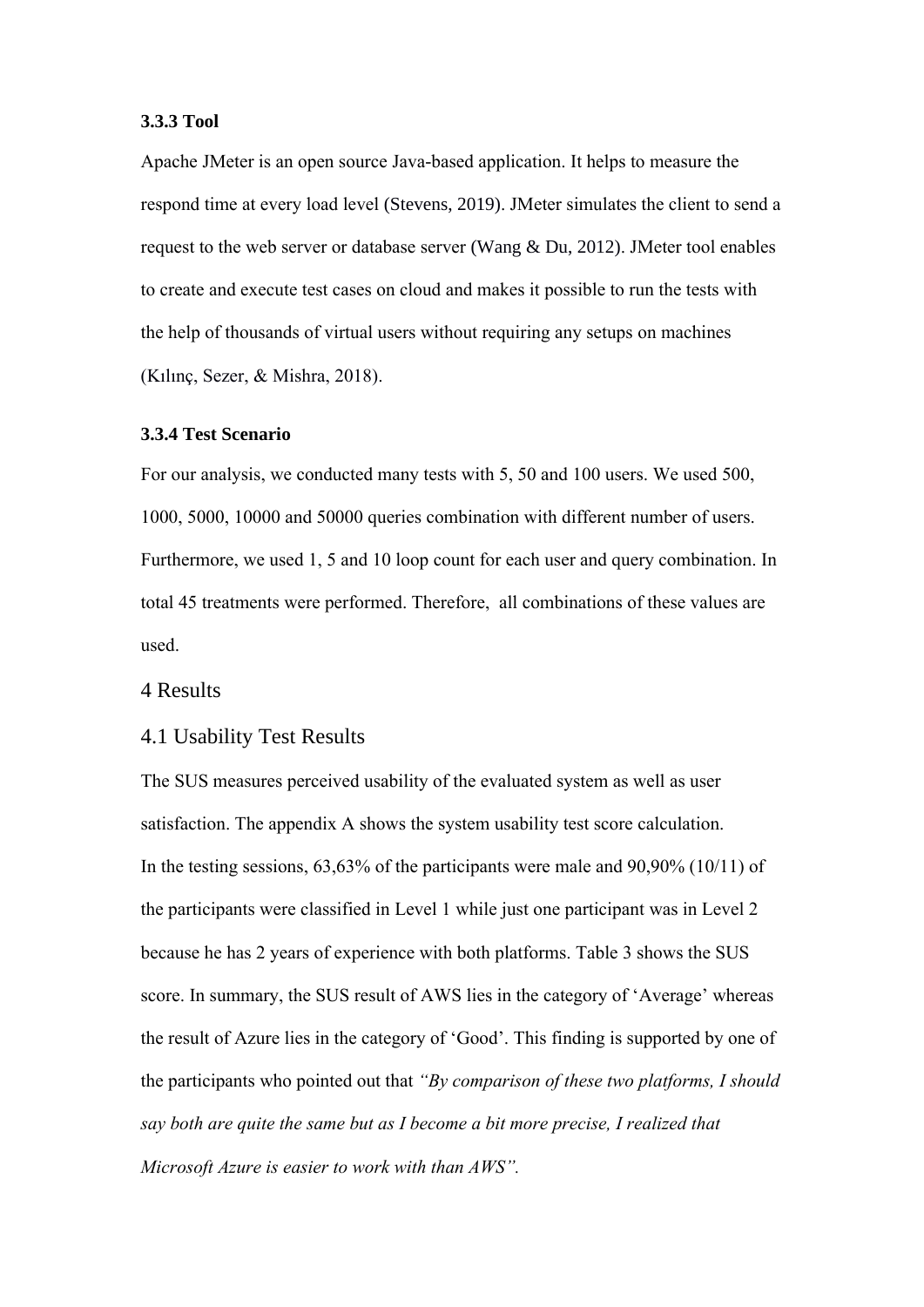| Gender | Age         | <b>Participants</b> | <b>AWS SUS</b> | <b>Azure SUS</b> |
|--------|-------------|---------------------|----------------|------------------|
|        |             |                     | <b>Score</b>   | <b>Score</b>     |
| Male   | 26          | 1                   | 50,00          | 40,00            |
| Male   | 33          | 2                   | 45,00          | 45,00            |
| Female | 36          | 3                   | 55,00          | 57,50            |
| Male   | 27          | 4                   | 47,50          | 52,50            |
| Male   | 36          | 5                   | 42,50          | 50,00            |
| Female | 33          | 6                   | 62,50          | 62,50            |
| Male   | 29          | 7                   | 60,00          | 60,00            |
| Male   | Not mention | 8                   | 55,00          | 45,00            |
| Male   | 24          | 9                   | 35,00          | 60,00            |
| Female | 23          | 10                  | 52,50          | 60,00            |
| Female | 28          | 11                  | 50,00          | 60,00            |
|        |             | Average             | 50,45          | 53,86            |

#### **Table 3.** Summary of SUS scores

After the usability testing, we came to the conclusion that both Azure and AWS are for professionals with technical expertise and background along with basic knowledge about the domain of computer science. The learning curve for both the platforms is steep and complex for new users. For a non-technical person, navigating through both Azure and AWS is like walking through a maze even with the platform's official guidelines and instructions. From a practitioner perspective, the demand for these platforms is high and users look in the market for the features provided by these platforms. However, most of the non-specialist customers are unaware of these platforms' full potential due to their complex interface. They only use these platforms to achieve one or two specific functionalities such as database hosting and are unaware of the rest.

# 4.2 Performance Test Results

The performance test results in detail are available on a Git repository (Sadaqat, 2019). In order to keep document compact, a summary of the results of the ten metrics is as follows.

First, *bytes throughput over time* has received nearly similar bytes per second and delay after that the data transfer ends in both the platforms, although AWS comes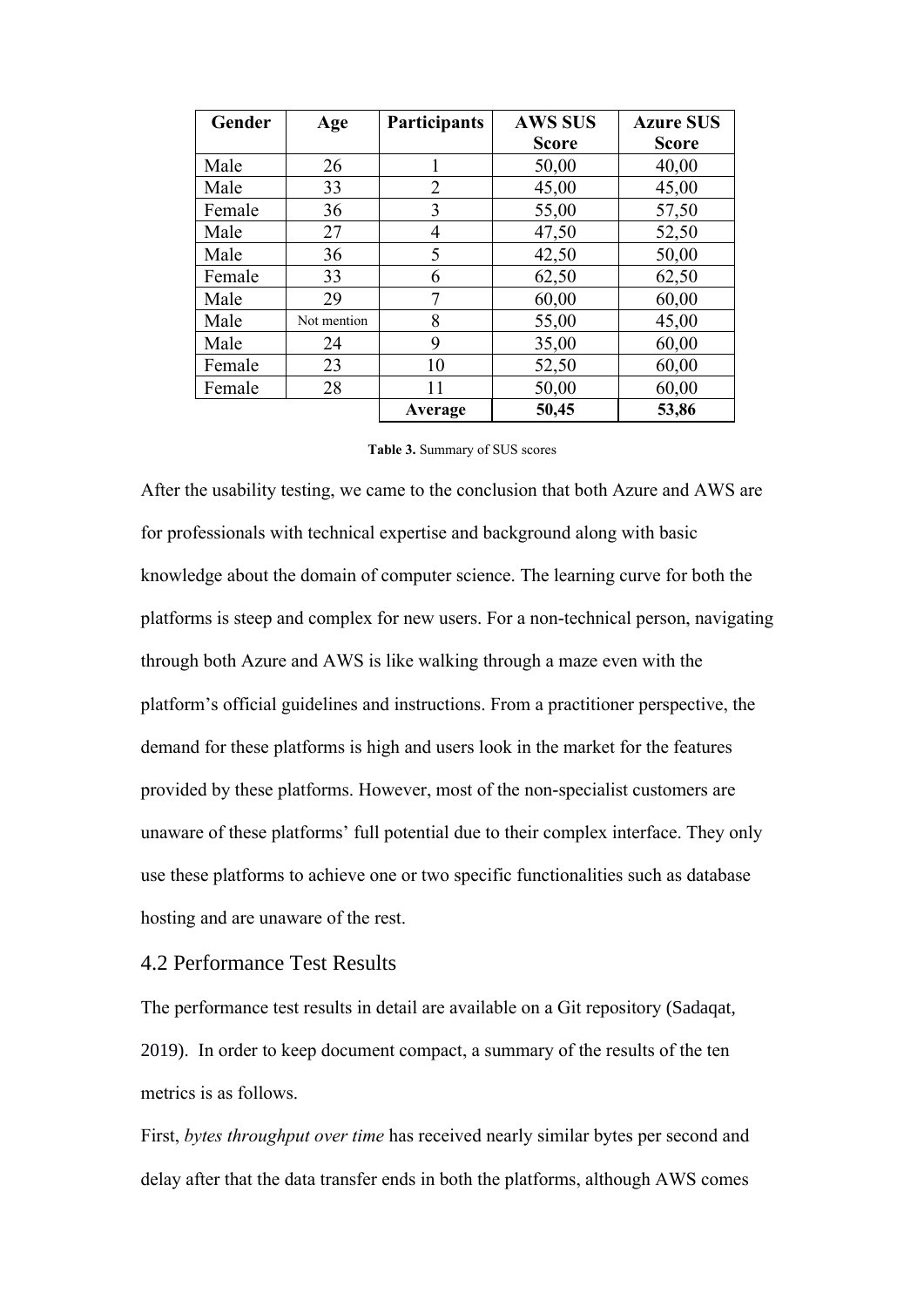ahead in this metric (see details in (Sadaqat, 2019)). The AWS overall experiment average elapsed start time is 29:08.3, which shows the time just before sending the request to just after the last response has been received, while elapsed end time is 26:33.3, whereas, Azure overall average elapsed start time is 29:20.6 with an elapsed end time of 26:19. The bytes received in a sec were 1369395.473 for AWS and 1362652.705 for Azure.

Second, *hits per second* is a metric where the total treatments average elapsed time is 28:24.2 and server hits is 5.469506 hits per second for AWS compared to 29:30.3 elapsed time and 5.415002 hits per second for Azure. Initially, AWS shows more diverse values but as the number of users increases, the number of hits for both Azure and AWS section is similar. However, one interesting results was given by the scenario of 5 users each, one iteration and combination of queries. Here, the number of hits per second for both Azure and AWS was the same, 2.5 hits per second. Third, *latencies over time* shows that the AWS overall average elapsed time is 30:00.6 with response latencies of about 10071.86ms. In comparison, for Azure the overall average elapsed time 30:01.5 with 17190.45ms average response latencies. Based on this, we see that AWS outperforms Azure as increased response is better for the end user.

Fourth, *response code per second* is based on minimum 5 users and maximum 100 users. We receive an average elapsed time of 30:00.6 for AWS, whereas Azure has a delay of 30:01.5 before sending the request to just after the last response has been received. Here, we get 2.365768154/sec success error with 11.659346/sec error status from AWS, while on other hand, we receive a 2.724609769 per second success rate and 8.394029 per second error status from Azure.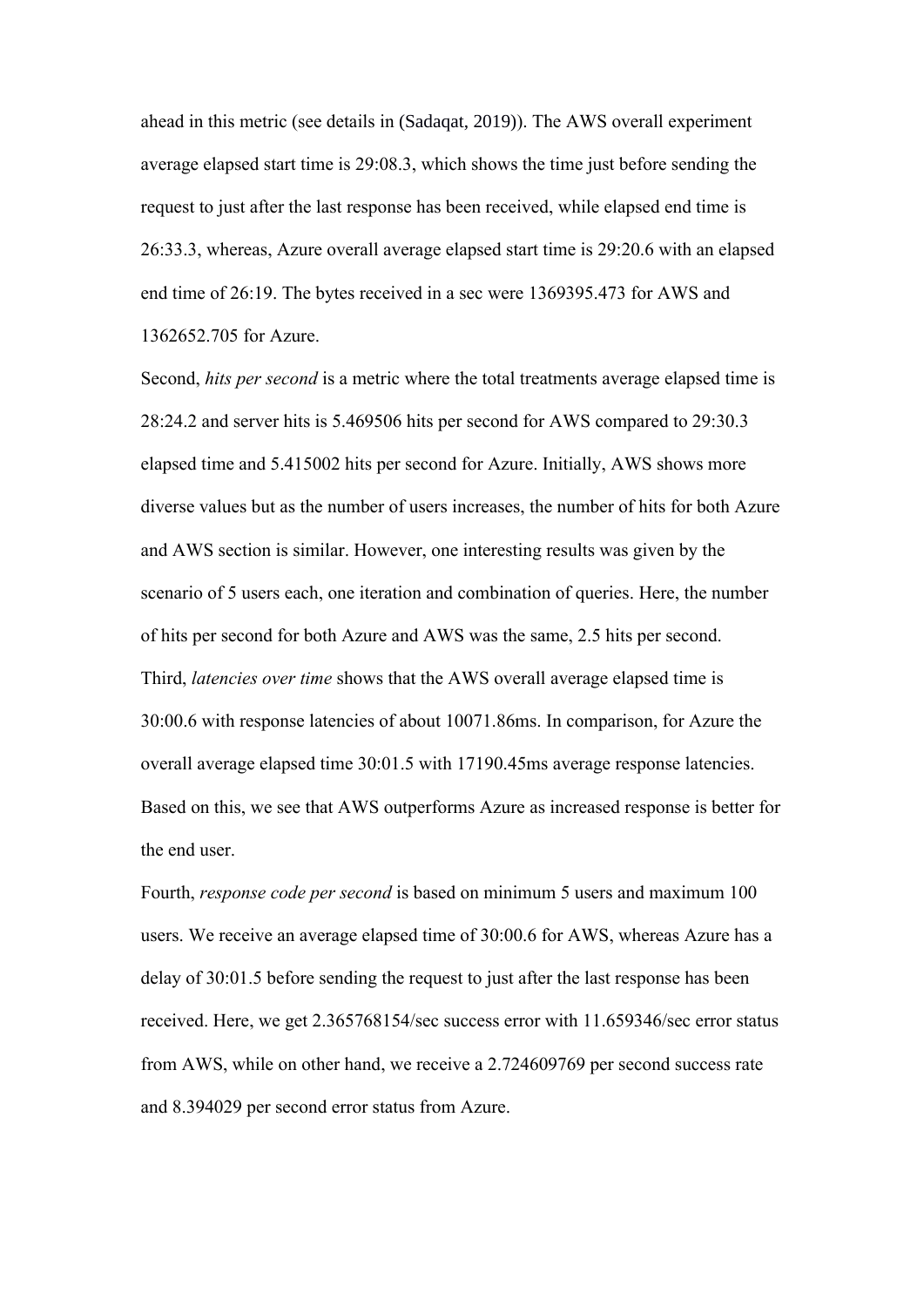Fifth, *response time distribution* is based on 45 treatments. Here, each treatment was repeated 10 times in order to improve the accuracy of the results for each user. The overall average shows that Azure has 37766.67615ms response times, whereas AWS has 33452.22769ms. Based on this Azure overtakes AWS in these metrics. Sixth, *response time over time* shows the change in response time for requests over the period or duration of test. Here, AWS shows an average elapsed time of 30:00.6 per second and a response time of 30431.35ms. Whereas Azure shows the elapsed time is of 30:01.5 per second and response time of 31721.69ms. Based on these results, we note that AWS outperforms Azure as less response time and less elapsed time in results is more desirable.

Seventh, *throughput over thread* shows us the amount of throughput each thread receives in a request over the progress of the test. Here, AWS shows an average around 25 active threads receive 3.829578 transactions per second, whereas Azure same number of active threads on average— shows an average of 3.677647615 transactions per second.

Eighth, *time versus thread* gives us information about the response time each thread receives throughout our test. As a result, we note that the approximate number of active threads of both Azure and AWS is 25. However, average of response time in AWS is less than in Azure, 24831.45ms and 30504.93ms, respectively. Ninth, *transaction per second* is the duplicate of response code per second which includes elapsed time, and the success and failure of response per second. The aggregate report of the 45 tests shows an *average error rate* around 37,62% for AWS and 36,88% for Azure while the error rate is slightly similar.

Tenth, *response time* shows that the average response time for AWS is 24830.92ms, whereas for Azure is 30504.53846ms. For Azure, minimum response time is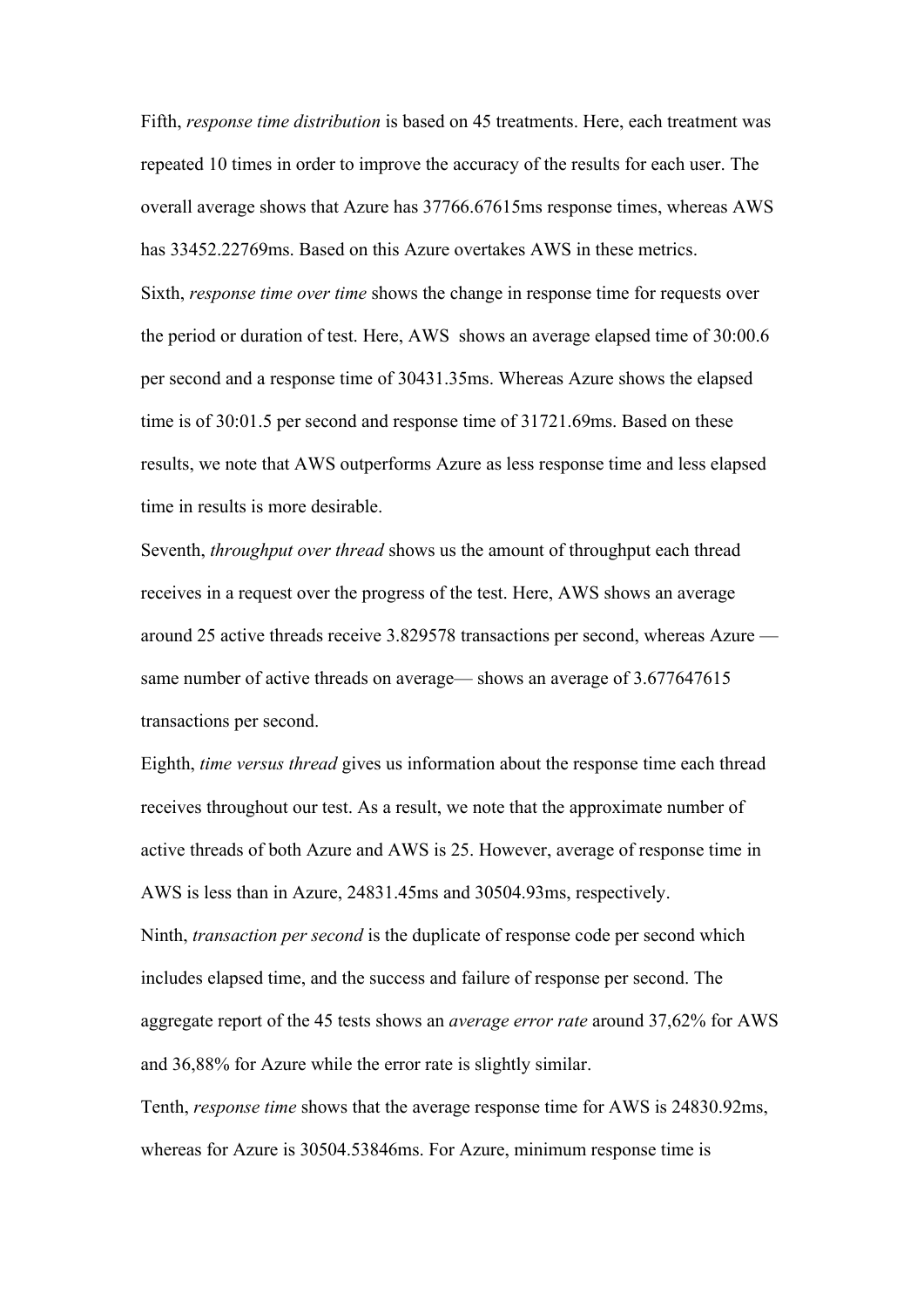22503.31ms while maximum is 58578ms delay before the request is started. For, AWS minimum time is 15827.08 and maximum is 51618.38.Therefore, even with fewer throughputs because of less delay we get less response time the standard deviation of AWS 8108.013ms is less than Azure 8964.175ms. It means that AWS has more consistency with respect to response time. As response time of AWS is less, we can see that average median, 90th percentile, 95th percentile, and 99th percentile of AWS compared to Azure is less (see Table 4).

| Response time    | AWS      | Azure    |
|------------------|----------|----------|
| Median           | 22470.08 | 26136.08 |
| 90 <sup>th</sup> | 35551.31 | 42912.54 |
| 95 <sup>th</sup> | 40873.92 | 48326.62 |
| 99 <sup>th</sup> | 46243.15 | 52954.23 |

**Table 4.** Response time result

# 4.3 Limitation of Research

The main limitation of this performance test study was the budget. Initially the free tier subscription service was used for serverless service on both AWS and Azure platforms. But later on, after the credit became zero, the subscription was upgraded to "pay as you go", which adds the factor of increasing and managing the budget. Furthermore, the dataset was another major limitation so that further studies should replicate this experiment using other datasets and different test scenarios (see section 3.4.4).

For the usability test, a major limitation was the small sample size. There was only one participant in Level 2, whereas all others were in Level 1. If the ratio of Level 1 and Level 2 were the same, the result would have been significantly more balanced. Moreover, the test scenario is limited due to the scope of this exploratory study (see section 3.3.4) but, nevertheless, it provides a preliminary overview of usability. Therefore, further research is also needed.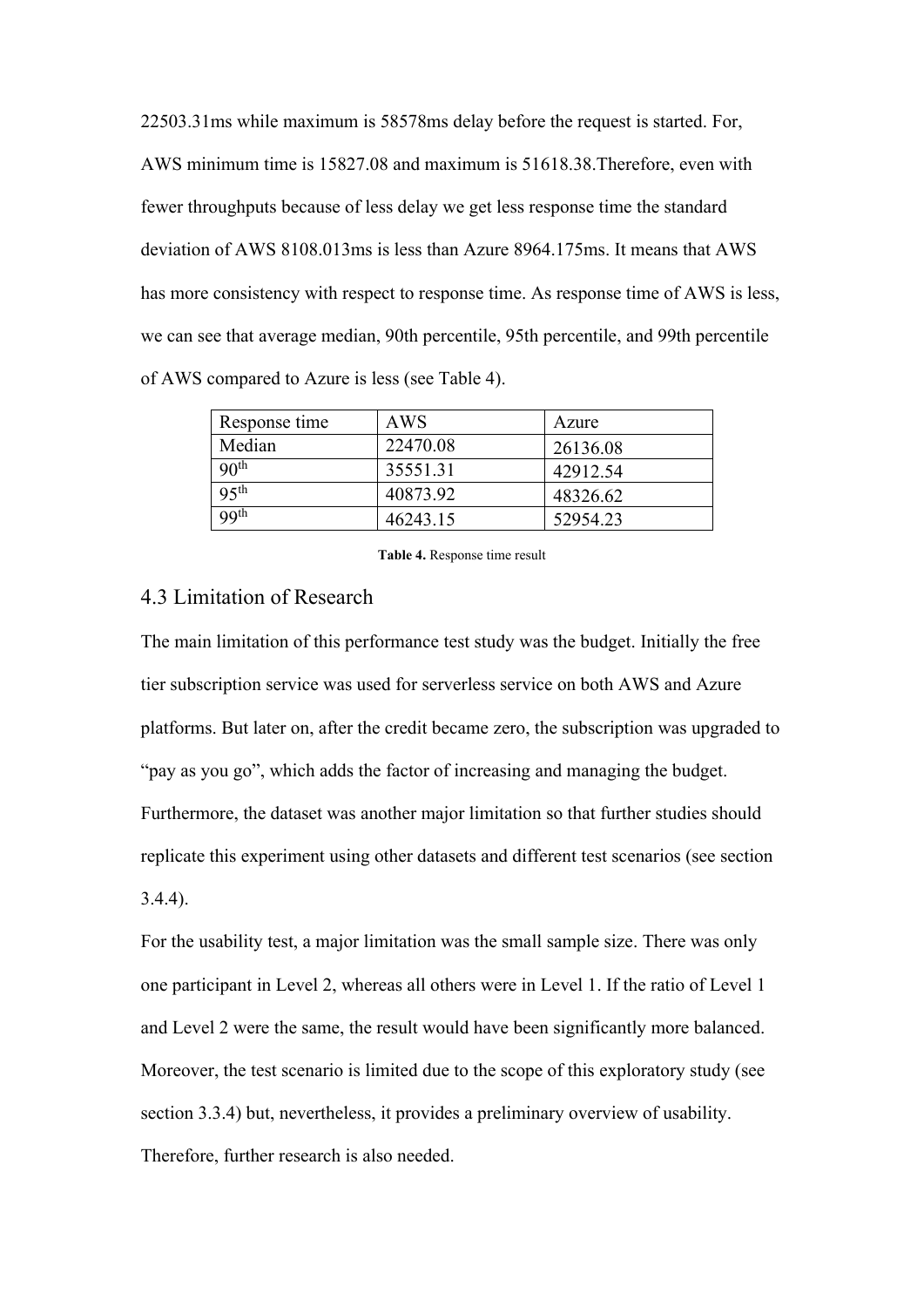# 4.4 Replication package

Given that the replication is one of the fundamentals of the experimental methods, a replication package is available on a Git repository (Sadaqat, 2019) in order to increase the validity and reliability of the result. By providing a replication package, it will facilitate others to replicate or to reproduce this experiment. The replication package includes the file of data which has the dataset URL address and SUS questionnaire. The second file called by name procedure presents the experiment overview which explains test environment, the tool used for the experiment, and the test code. This folder also includes subfolders by test scenario title including performance test and usability test. The third folder and fourth folder contain performance results and SUS calculation result score, respectively.

# 5. Conclusion

The main findings of this study revealed that AWS and Microsoft Azure platforms provide similar core capabilities you would expect but there are considerable differences in terms of structure, creations of services, configuration of function and so on. We came to the conclusion that both Azure and AWS perform quite similar to some extent. Azure performs better marginally in a certain scenario, whereas AWS performs better in some situations than Azure. The real difference between the two platforms lies in usability of these services. In other words, the same functionality is provided in two very different interfaces. AWS Lambda requires complex network and database configuration including IAM (identity access management), NAT (Network Address Translation), inbound, outbound rules for network traffic, and various policies roles. Whereas Azure only requires user IP address to be assigned to Azure firewall for access, including database and HTTP trigger for function.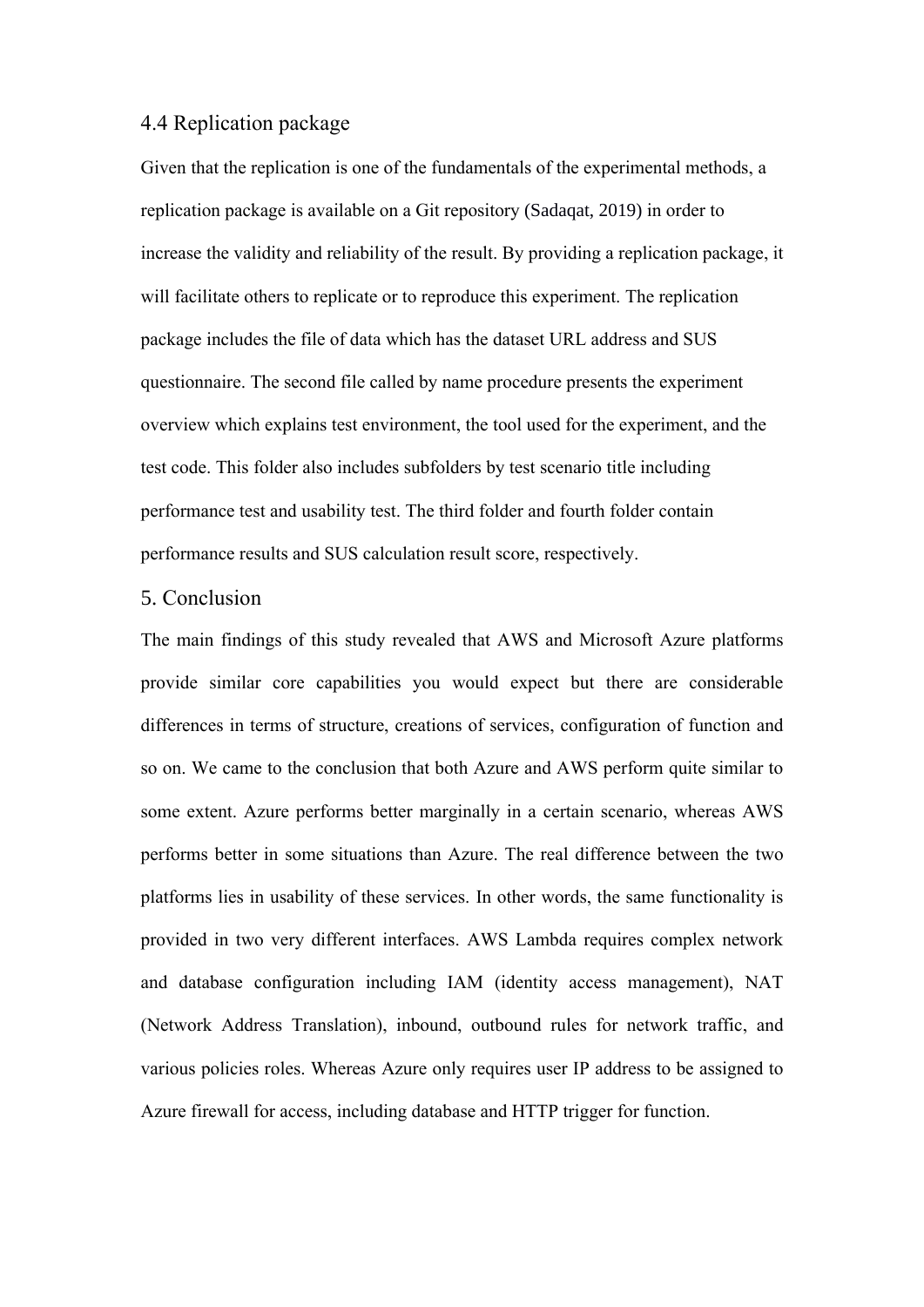According to the usability test session, most participants suggested that they found Azure to be more user friendly and easy to use. They were able to work on Azure and understand their interface quicker than AWS. However, both Azure and AWS are professional level platforms aimed towards users with stronger technical background along with knowledge about the domain of computer science. The learning curve for both of the platforms is steep and complex for new users. For a non-experience user, navigating through both Azure and AWS is like walking through a maze even with the platform's guidelines and instructions. From a technical perspective, even for a developer from a strong technical background, configuring everything, from complex network settings to compound database options, it is sometimes confusing and timely to understand the procedures. However, it is worth noting that Azure interface and its documentation were easier to understand and navigate through.

We concluded that Azure and AWS can extend their market and capture more customers by making their interfaces simpler and more user friendly, according to the tests conducted. At the moment, both platforms' interfaces seem to be targeted towards technical users, but they should be made more user friendly for nonexperience users as well, by developing a more selection-oriented interface instead of the current configuration oriented interfaces. There is also a need for automation in most aspects of the interface such as in network configuration and database setting such as IAM (identity and access management) in AWS. They should be replaced with pop-up dialogs with functional and procedural description instead of technical configuration. Currently, this is not something unheard of as we have some examples such as Wordpress and Wix. However, it is an exploratory study about usability and more research is needed to understand how usability could be implemented and its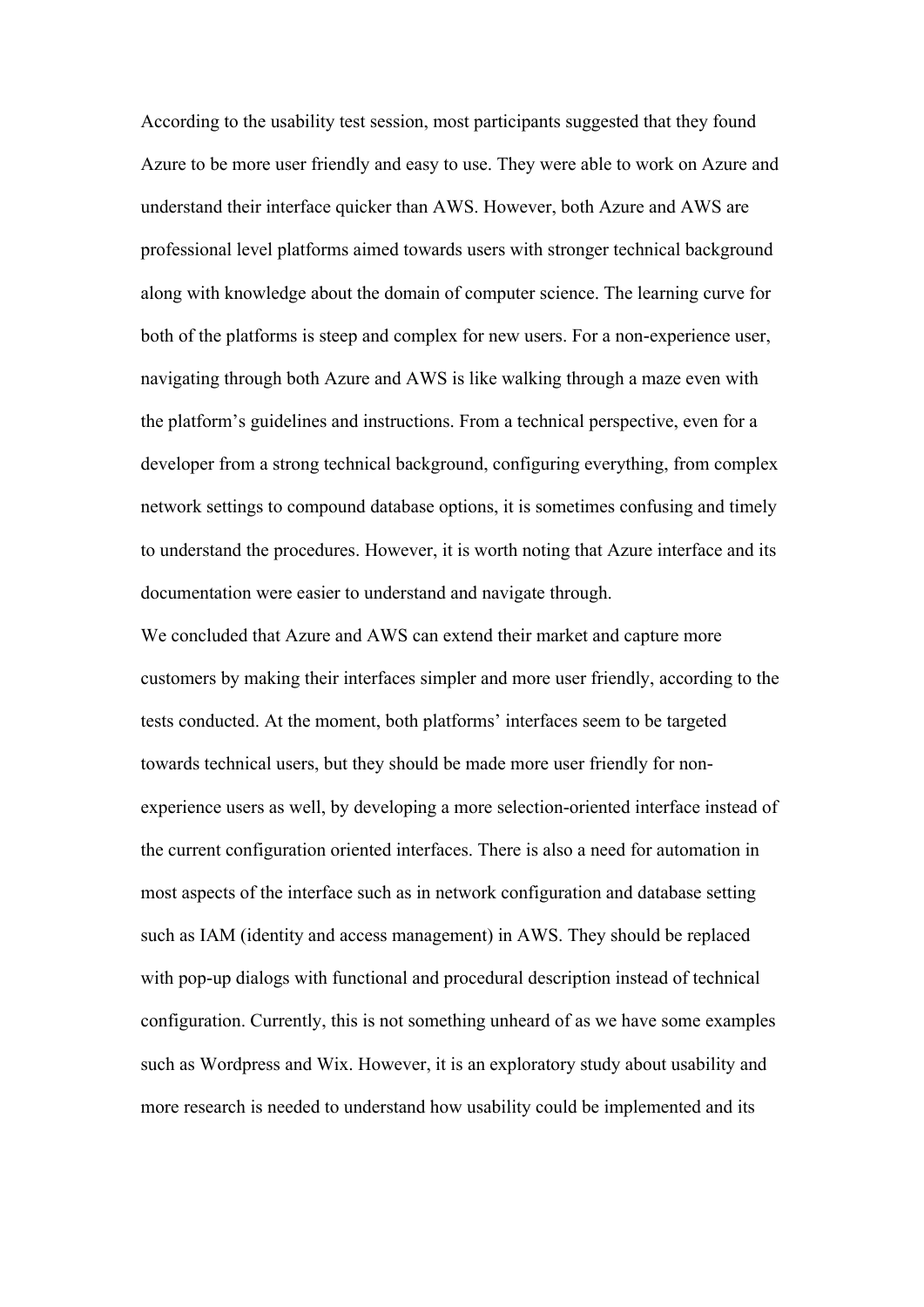real benefits. Therefore, as a future work would be interesting to perform a focus group in order to gain more insights of users about the usability.

Given that it is important to facilitate replication of experiments, a replication package is available on a Git repository (Sadaqat, 2019). It may be used for more exploratory studies and more knowledge may be gained. For further research, it would be interesting to perform a load and stress test on AWS Lambda and Azure function. An additional performance of benchmarking based on financial perspective could be useful. Finally, in any future research, the implementation of more services such as those for DevOps and internet of things, with the combination of current serverless services should be conducted.

# **REFERENCES**

- Al-Ali, Z., Goodarzy, S., Hunter, E., Ha, S., Han, R., Keller, E., & Rozner, E. (2018). Making Serverless Computing More Serverless. *2018 IEEE 11th International Conference on Cloud Computing (CLOUD)*, 456–459. https://doi.org/10.1109/CLOUD.2018.00064
- Baldini, I., Castro, P., Chang, K., Cheng, P., Fink, S., Ishakian, V., … Suter, P. (2017). Serverless Computing: Current Trends and Open Problems. In *Research Advances in Cloud Computing* (pp. 1–20). https://doi.org/10.1007/978-981-10-5026-8\_1
- Bangor, A., Kortum, P. T., & Miller, J. T. (2008). An Empirical Evaluation of the System Usability Scale. *International Journal of Human–Computer Interaction*, *24*(6), 574–594. https://doi.org/10.1080/10447310802205776
- Bevan, N., Carter, J., Earthy, J., Geis, T., & Harker, S. (2016). New ISO Standards for Usability, Usability Reports and Usability Measures. *Proceedings, Part I, of the 18th International Conference on Human-Computer Interaction. Theory, Design, Development and Practice - Volume 9731*, 268–278. https://doi.org/10.1007/978-3-319-39510-4\_25
- Cooper, B. F., Silberstein, A., Tam, E., Ramakrishnan, R., & Sears, R. (2010). Benchmarking Cloud Serving Systems with YCSB. *Proceedings of the 1st ACM Symposium on Cloud Computing*, 143–154. https://doi.org/10.1145/1807128.1807152
- Eivy, A. (2017). Be Wary of the Economics of "Serverless" Cloud Computing. *IEEE Cloud Computing*, *4*(2), 6–12. https://doi.org/10.1109/MCC.2017.32
- Eyk, E. van, Toader, L., Talluri, S., Versluis, L., Uță, A., & Iosup, A. (2018). Serverless is More: From PaaS to Present Cloud Computing. *IEEE Internet Computing*, *22*(5), 8–17. https://doi.org/10.1109/MIC.2018.053681358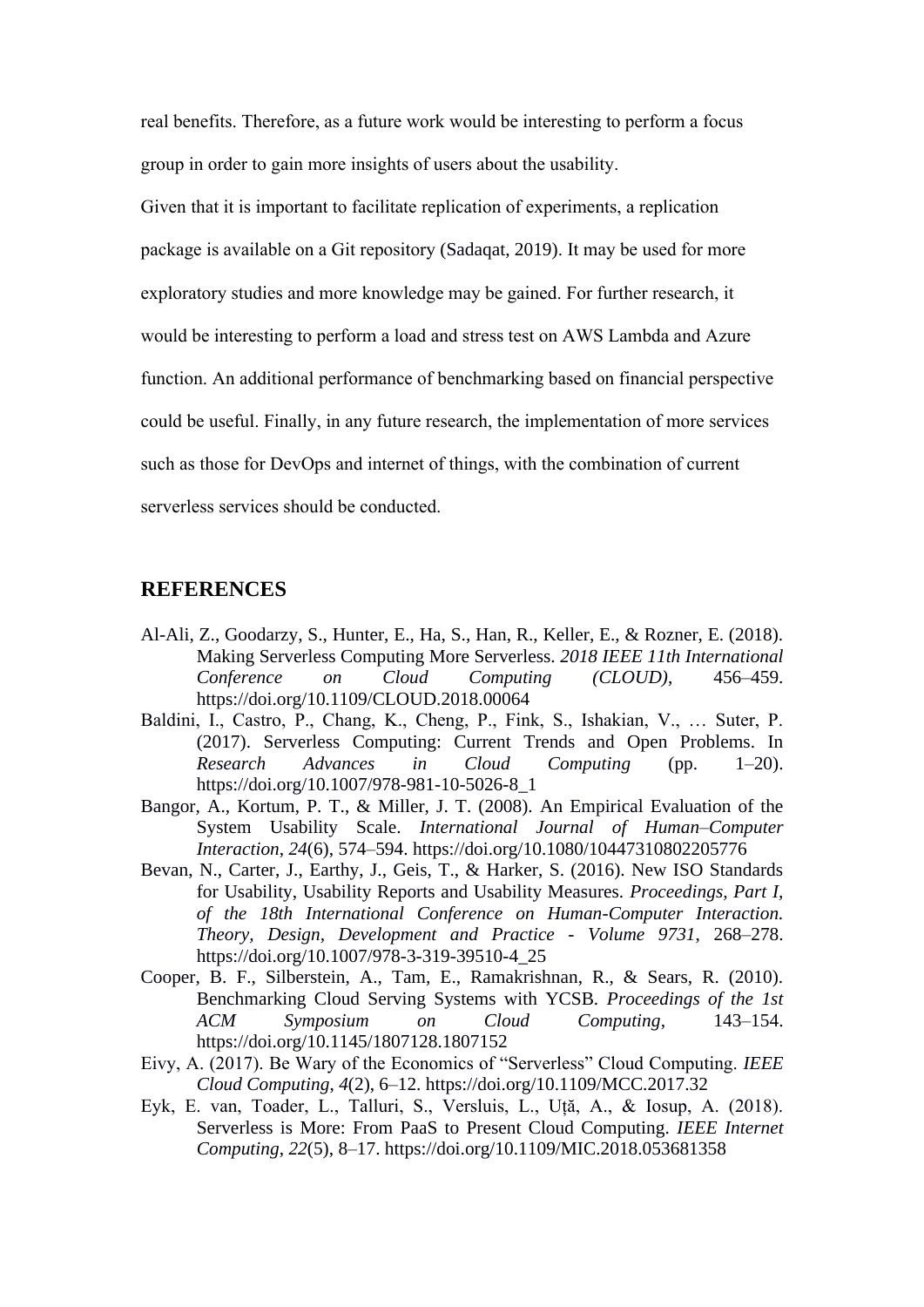- Feng, L., Kudva, P., Silva, D. D., & Hu, J. (2018). Exploring Serverless Computing for Neural Network Training. *2018 IEEE 11th International Conference on Cloud Computing (CLOUD)*, 334–341. https://doi.org/10.1109/CLOUD.2018.00049
- Hardin, T. (2018). 2018 Digital Trend: Serverless Technology [Educational]. Retrieved July 24, 2018, from G2 Crowd website: https://blog.g2crowd.com/blog/trends/digital-platforms/2018-dp/serverlesscomputing/
- Ishakian, V., Muthusamy, V., & Slominski, A. (2018). Serving Deep Learning Models in a Serverless Platform. *2018 IEEE International Conference on Cloud Engineering (IC2E)*, 257–262. https://doi.org/10.1109/IC2E.2018.00052
- Jordan, P. W., Thomas, B., McClelland, I. L., & Weerdmeester, B. (2014). *Usability Evaluation In Industry*. CRC Press.
- Jun, T. J., Kang, D., Kim, D., & Kim, D. (2018). GPU Enabled Serverless Computing Framework. *2018 26th Euromicro International Conference on Parallel, Distributed and Network-Based Processing (PDP)*, 533–540. https://doi.org/10.1109/PDP2018.2018.00090
- kaggle.com. (2017). Customer Support on Twitter [Dataset]. Retrieved May 8, 2019, from https://kaggle.com/thoughtvector/customer-support-on-twitter
- Kanso, A., & Youssef, A. (2017). Serverless: Beyond the Cloud. *Proceedings of the 2Nd International Workshop on Serverless Computing*, 6–10. https://doi.org/10.1145/3154847.3154854
- Kim, Y., & Lin, J. (2018). Serverless Data Analytics with Flint. *2018 IEEE 11th International Conference on Cloud Computing (CLOUD)*, 451–455. https://doi.org/10.1109/CLOUD.2018.00063
- Kılınç, N., Sezer, L., & Mishra, L. (2018). Cloud-Based Test Tools: A Brief Comparative View. *Cybernetics and Information Technologies*, *18*(4), 3–14. https://doi.org/10.2478/cait-2018-0044
- Klimovic, A., Wang, Y., Kozyrakis, C., Stuedi, P., Pfefferle, J., & Trivedi, A. (2018). Understanding Ephemeral Storage for Serverless Analytics. *2018 USENIX Annual Technical Conference (USENIX ATC '18)*. Presented at the 2018 {USENIX} Annual Technical Conference ({USENIX} {ATC} 18), Boston, MA. Some in the Retrieved of the from the set of the set of the set of the set of the set of the set of the set of the set of the set of the set of the set of the set of the set of the set of the set of the set of the set https://www.usenix.org/system/files/conference/atc18/atc18-klimovicserverless.pdf
- Lee, H., Satyam, K., & Fox, G. (2018). Evaluation of Production Serverless Computing Environments. *2018 IEEE 11th International Conference on Cloud Computing (CLOUD)*, 442–450. https://doi.org/10.1109/CLOUD.2018.00062
- McGrath, G., & Brenner, P. R. (2017). Serverless Computing: Design, Implementation, and Performance. *2017 IEEE 37th International Conference on Distributed Computing Systems Workshops (ICDCSW)*, 405–410. https://doi.org/10.1109/ICDCSW.2017.36
- Perera, K. J. P. G., & Perera, I. (2018). TheArchitect: A Serverless-Microservices Based High-level Architecture Generation Tool. *2018 IEEE/ACIS 17th International Conference on Computer and Information Science (ICIS)*, 204– 210. https://doi.org/10.1109/ICIS.2018.8466390
- Qu, L., Wang, Y., & Orgun, M. A. (2013). Cloud Service Selection Based on the Aggregation of User Feedback and Quantitative Performance Assessment.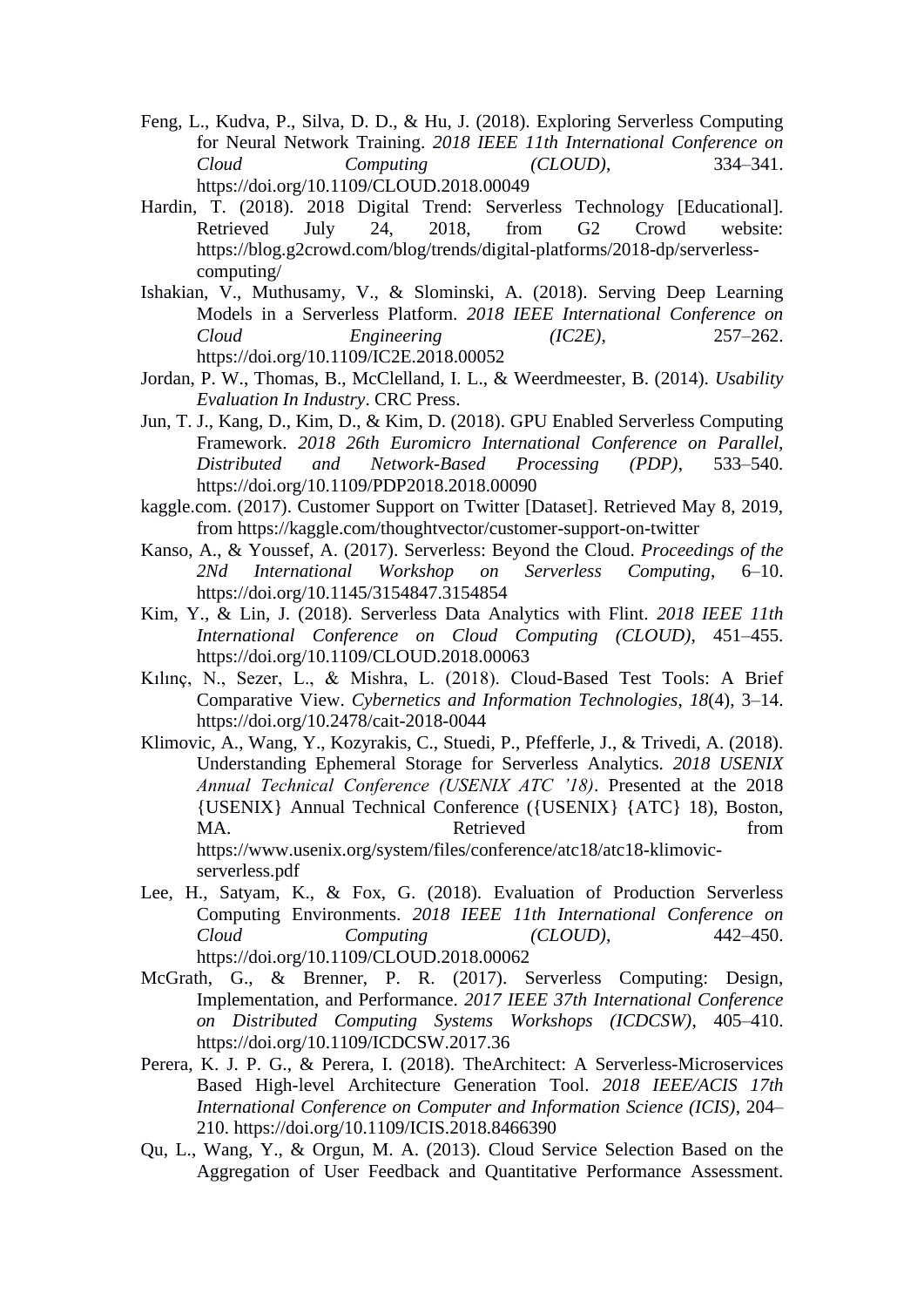*2013 IEEE International Conference on Services Computing*, 152–159. https://doi.org/10.1109/SCC.2013.92

- Sadaqat, M. (2019, September 30). Performance test results. Retrieved from Severless Service Performance Testing website: https://github.com/mubasha/Serverlessservice-performace-testing.git
- Sadaqat, M., Colomo-Palacios, R., & Emil Skrimstad Knudsen, L. (2018). SERVERLESS COMPUTING A MULTIVOCAL LITERATURE REVIEW. *Proceedings from the Annual NOKOBIT Conference Held at Svalbard the 18th-20th of September 2018*, *26*. Retrieved from http://ojs.bibsys.no/index.php/Nokobit/article/view/544
- Saha, A., & Jindal, S. (2018). EMARS: Efficient Management and Allocation of Resources in Serverless. *2018 IEEE 11th International Conference on Cloud Computing (CLOUD)*, 827–830. https://doi.org/10.1109/CLOUD.2018.00113
- Sauro, J., & Lewis, J. R. (2011). When Designing Usability Questionnaires, Does It Hurt to Be Positive? *Proceedings of the SIGCHI Conference on Human Factors in Computing Systems*, 2215–2224. https://doi.org/10.1145/1978942.1979266
- Scale, R. (2018). RightScale 2018 State of the Cloud Report [Report]. Retrieved August 18, 2018, from https://www.rightscale.com/lp/state-of-the-cloud
- Stevens, S. (2019, August 5). JMeter—Open Source Functional and Load Testing. Retrieved May 8, 2019, from http://www.methodsandtools.com/tools/tools.php?jmeter
- van Eyk, Erwin, Iosup, A., Abad, C. L., Grohmann, J., & Eismann, S. (2018). A SPEC RG Cloud Group's Vision on the Performance Challenges of FaaS Cloud Architectures. *Companion of the 2018 ACM/SPEC International Conference on Performance Engineering*, 21–24. https://doi.org/10.1145/3185768.3186308
- Vázquez, C., Ramki Krishnan, R., & John, E. (2014). *Cloud Computing Benchmarking: A Survey*. Retrieved from /paper/Cloud-Computing-Benchmarking-%3A-A-Survey-V%C3%A1zquez-

Krishnan/22bcd82109ac22d9f379fbb55ba2d8912b2efb7f

- Völker, C. (2018). *Suitability of serverless computing approaches*. http://dx.doi.org/10.18419/opus-9711
- Wang, F., & Du, W. (2012). A Test Automation Framework Based on WEB. *2012 IEEE/ACIS 11th International Conference on Computer and Information Science*, 683–687. https://doi.org/10.1109/ICIS.2012.21
- Wohlin, C. (2007). Empirical Software Engineering: Teaching Methods and Conducting Studies. In V. R. Basili, D. Rombach, K. Schneider, B. Kitchenham, D. Pfahl, & R. W. Selby (Eds.), *Empirical Software Engineering Issues. Critical Assessment and Future Directions: International Workshop, Dagstuhl Castle, Germany, June 26-30, 2006. Revised Papers* (pp. 135–142). https://doi.org/10.1007/978-3-540-71301-2\_42